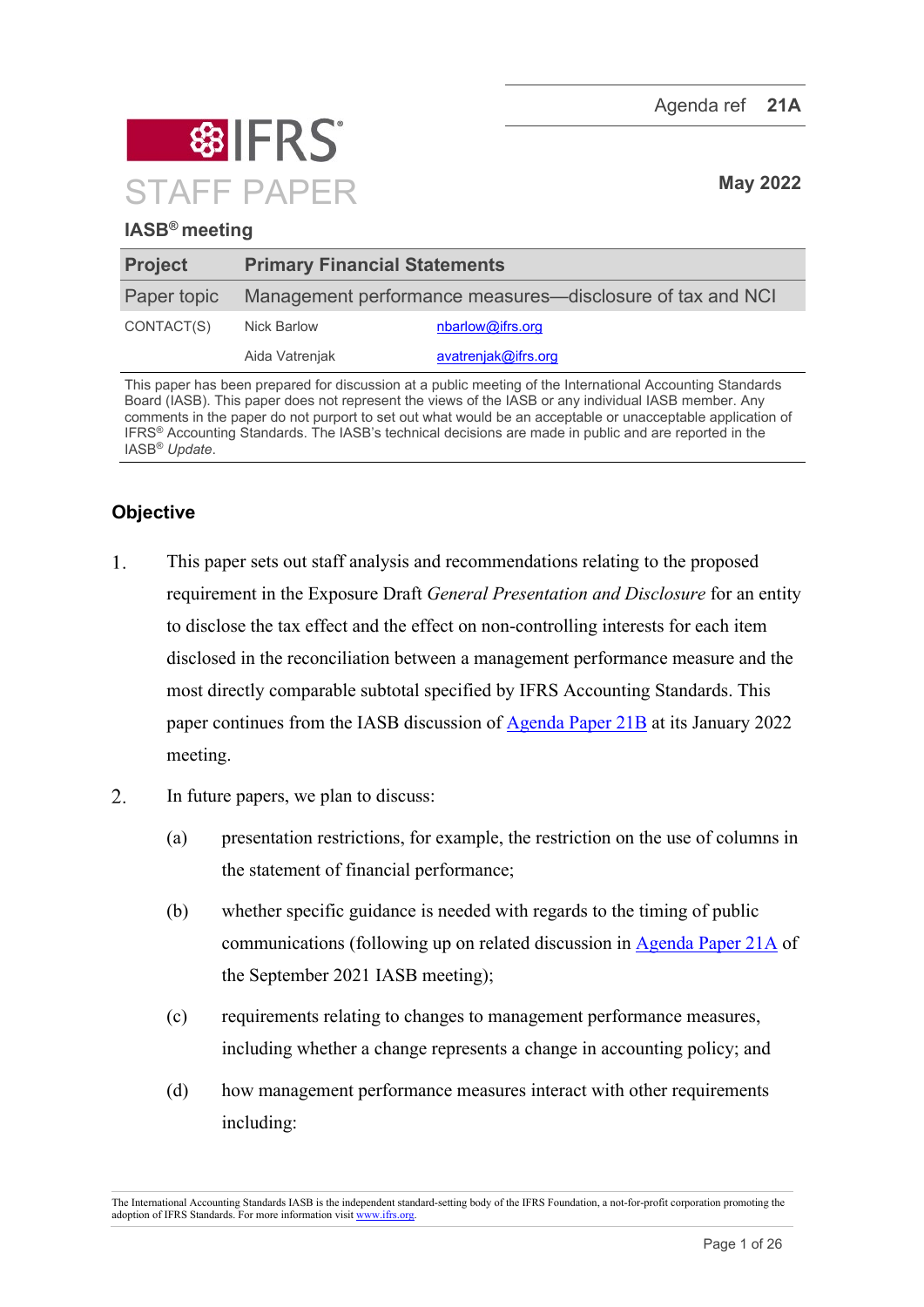- (i) unusual income and expenses;
- (ii) segment reporting;
- (iii) subtotals in the statement(s) of financial performance; and
- (iv) earnings per share measures.

#### **Summary of staff recommendations in this paper**

- <span id="page-1-3"></span><span id="page-1-2"></span><span id="page-1-1"></span><span id="page-1-0"></span> $\overline{3}$ . The staff recommend the IASB:
	- (a) confirm the proposed requirements in the Exposure Draft to disclose the income tax effect and the effect on non-controlling interests for each item disclosed in the reconciliation between a management performance measure and the most directly comparable subtotal or total specified by IFRS Accounting Standards;
	- (b) revise the requirement specifying how to calculate the income tax effect to allow an entity to either:
		- (i) calculate the tax effects of the underlying transaction(s) at the statutory tax rate(s) applicable to the transaction(s) in the relevant jurisdictions(s); or
		- (ii) calculate the tax effects described in  $3(b)(i)$  $3(b)(i)$  $3(b)(i)$  and allocate any other income tax effects related to the underlying transaction(s) based on a reasonable pro rata allocation of the current and deferred tax of the entity in the jurisdictions concerned, or other method that achieves a more appropriate allocation;
	- (c) remove the proposed requirement in the Exposure Draft to disclose how the entity determined the income tax required by [3](#page-1-0)[\(a\);](#page-1-3) and
	- (d) add a requirement for an entity to disclose that it has chosen to calculate the tax effect as described in  $3(b)(i)$  $3(b)(i)$  when that is the case.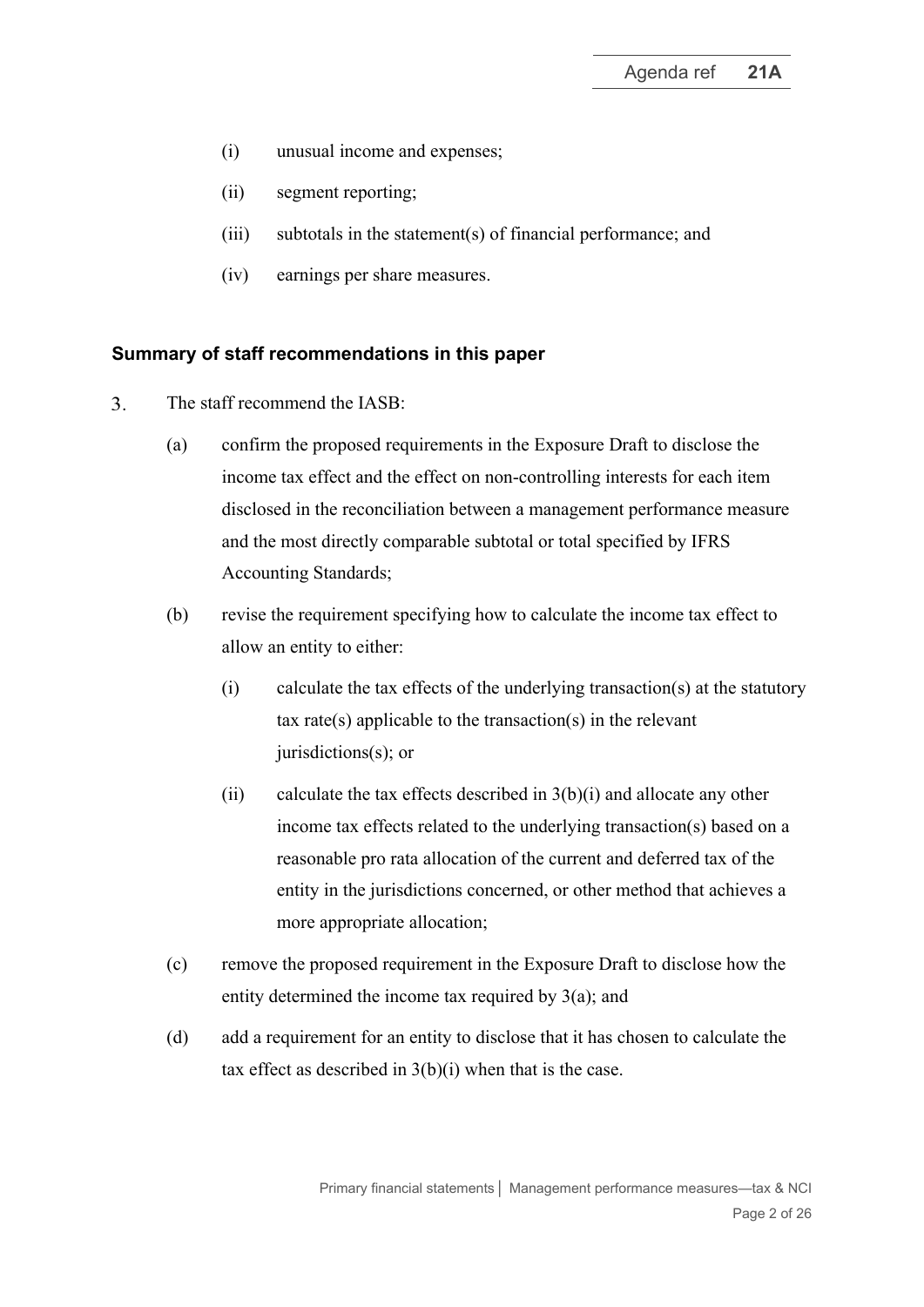# **Structure of the paper**

- $\overline{4}$ . This paper is structured as follows:
	- (a) background (paragraphs [5](#page-2-0)[–42\)](#page-12-0):
		- $(i)$  proposals in the Exposure Draft (paragraphs [5](#page-2-0)[–9\)](#page-4-0);
		- (ii) feedback on the Exposure Draft (paragraphs  $10-18$  $10-18$ );
		- (iii) fieldwork findings (paragraphs [19](#page-6-1)[–20\)](#page-6-2);
		- (iv) staff recommendations in January 2022 (paragraphs [21–](#page-6-3)[24\)](#page-7-0);
		- (v) summary of IASB discussion in January 2022 (paragraphs [25](#page-7-1)[–35\)](#page-10-0);
		- (vi) summary of additional outreach (paragraphs [36](#page-10-1)[–42\)](#page-12-0); and
	- (b) staff analysis and recommendations (paragraphs [43](#page-12-1)[–78\)](#page-22-0);
		- (i) clarifying the proposals in the Exposure Draft (paragraphs [47–](#page-14-0)[65\)](#page-18-0);
		- (ii) simplified approach (paragraphs [66](#page-18-1)[–70\)](#page-19-0);
		- (iii) choice between the clarified approach and the simplified approach (paragraphs [71](#page-19-1)[–74\)](#page-20-0); and
		- (iv) staff recommendation (paragraphs [75–](#page-20-1)[78\)](#page-22-0); and
	- (c) Appendix A—Example demonstrating the approaches.

# **Background**

# *Proposals in the Exposure Draft*

- <span id="page-2-0"></span> $5<sub>1</sub>$ The Exposure Draft proposed that an entity would be required to disclose specific information about management performance measures, including (see paragraph 106 of the Exposure Draft):
	- (a) a description of why the management performance measure communicates management's view of performance;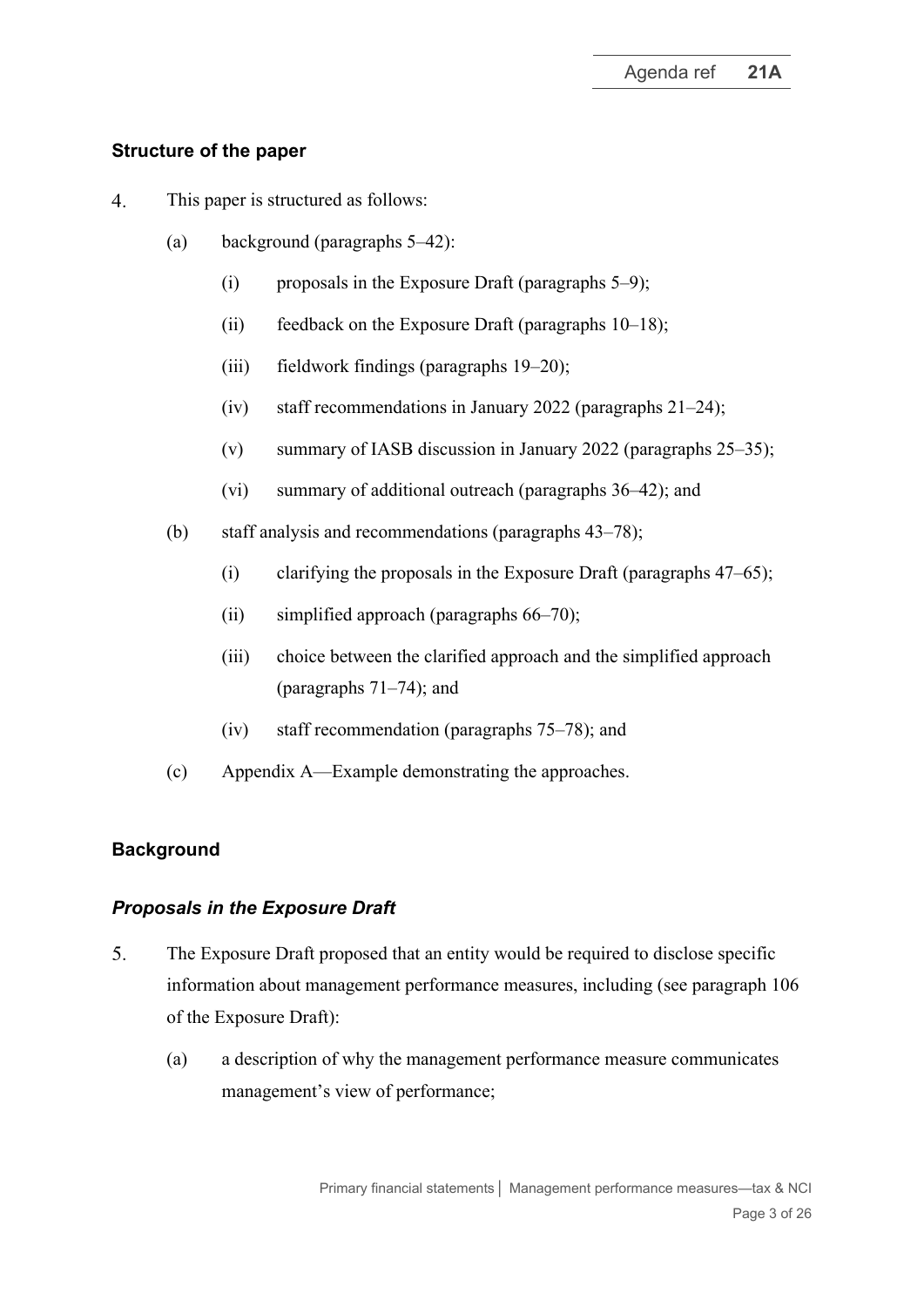- (b) a reconciliation to the most directly comparable total or subtotal specified by IFRS Accounting Standards;
- <span id="page-3-0"></span>(c) the income tax effect and the effect on non-controlling interests for each item disclosed in the reconciliation; and
- (d) how the entity determined the income tax effect for each item disclosed in the reconciliation.
- <span id="page-3-1"></span>The Exposure Draft proposed that an entity shall determine the income tax effect 6. stated in paragraph [5\(c\)](#page-3-0) on the basis of a reasonable pro rata allocation of the current and deferred tax of the entity in the tax jurisdiction(s) concerned or by another method that achieves a more appropriate allocation in the circumstances (see paragraph 107 of the Exposure Draft).
- $7.$ Paragraph BC176 explains the IASB considered whether an adjusted earnings per share that is based on the entity's management performance measures should be required. It rejected this approach because it would introduce complexity when entities have more than one management performance measure, if these measures are not calculated consistently.
- 8. Paragraph BC177 explains the IASB considered feedback that earnings per share information was important to users of financial statements and that one of the benefits of management performance measures to users is the detailed information that can be used to calculate a related earnings per share figure. To calculate such an earnings per share figure, users need information about the earnings adjustments attributable to the parent and the tax effects of those adjustments. Therefore, the IASB proposed an entity should disclose separately the effect of income tax and the amount attributable to non-controlling interest for each reconciling item between a management performance measure and the most directly comparable total or subtotal specified by IFRS Accounting Standards. The IASB decided to propose this disclosure at the level of individual adjustments made in calculating a management performance measure rather than at the level of the total adjustment because it gives users information needed to select which adjustments they want to consider in arriving at an adjusted earnings per share measure used in their analysis.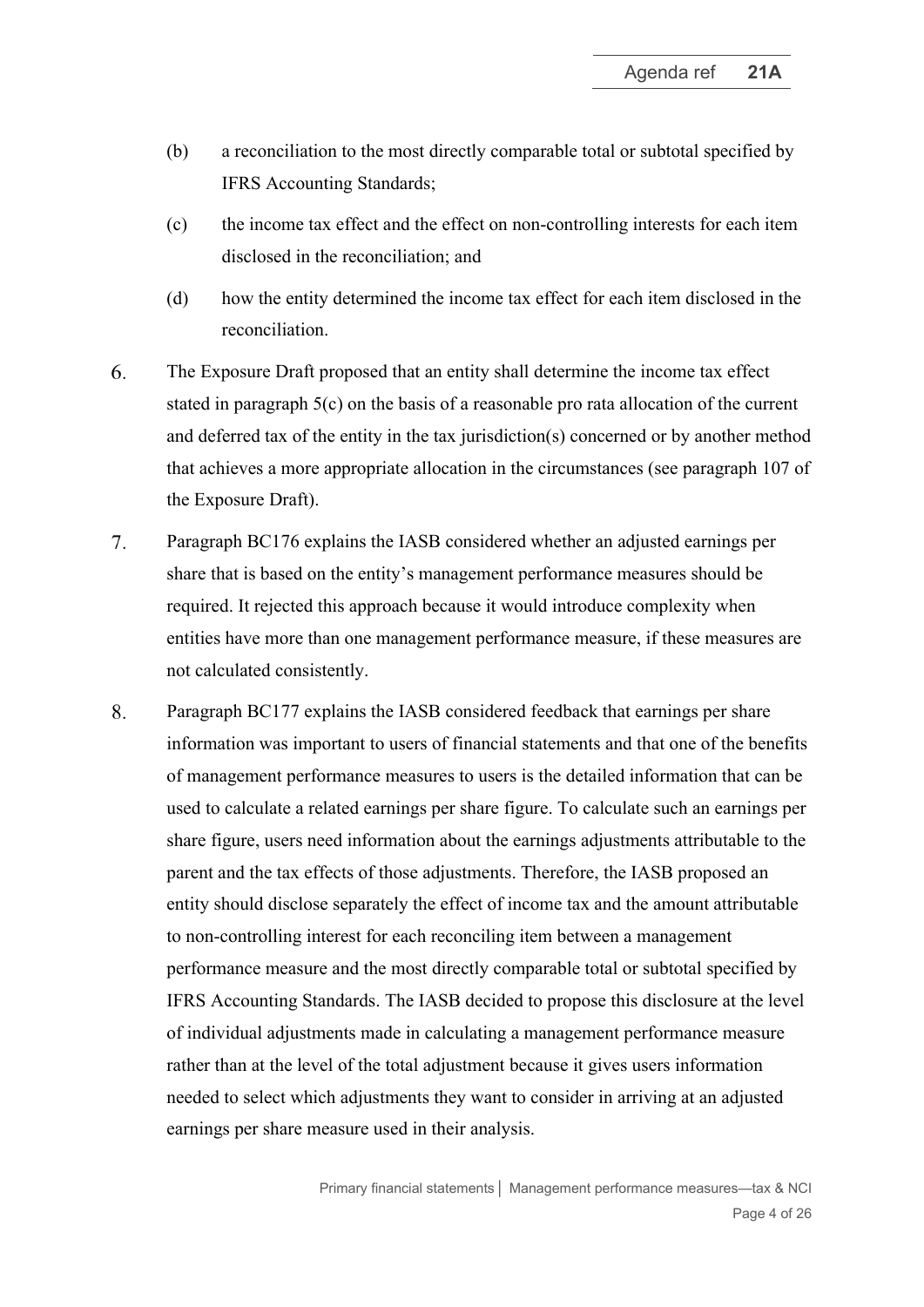<span id="page-4-0"></span>9. Paragraph BC178 explains the IASB noted that some preparers of financial statements have said the disclosure of the tax and non-controlling interest effects for individual adjustments may be complex and costly. To alleviate the costs of preparing disclosures about the tax effect for management performance measure adjustments, the IASB proposed a simplified approach for calculating the income tax effect for the reconciling items. The IASB concluded that this simplified approach would provide users of financial statements with a reasonable estimate of the income tax effect for adjustments, making it clear when the tax effect for an adjustment is materially different to the effect calculated applying the entity's effective tax rate. The IASB noted that this approach is similar to the approach for determining the income tax effect on items of other comprehensive income set out in IAS 12 *Income Taxes*.

#### *Feedback on the Exposure Draft*

- <span id="page-4-1"></span>10. Respondents provided mixed feedback on the proposed requirement to disclose the income tax effect and the effect of the non-controlling interests for each item disclosed in the reconciliation between a management performance measure and the most directly comparable total or subtotal specified in IFRS Accounting Standards. While some respondents, including many users, agreed with the proposed disclosure requirements, some—mostly preparers—did not agree.
- <span id="page-4-2"></span>11. Respondents that agreed with the requirement said that it would provide useful information. In particular:
	- (a) some users explicitly stated that the tax and non-controlling interest information would be useful. For example, one user said that the tax effects of the reconciling items can be materially different from the amount calculated using the effective tax rate and therefore information about those different effects is important. Another user said that information about the income tax effect and the effect of the non-controlling interests is needed to calculate adjusted earnings per share excluding some of the reconciling items. However, some of these users also said they were interested in a high-level understanding of the tax effects, for example, when the tax rate on reconciling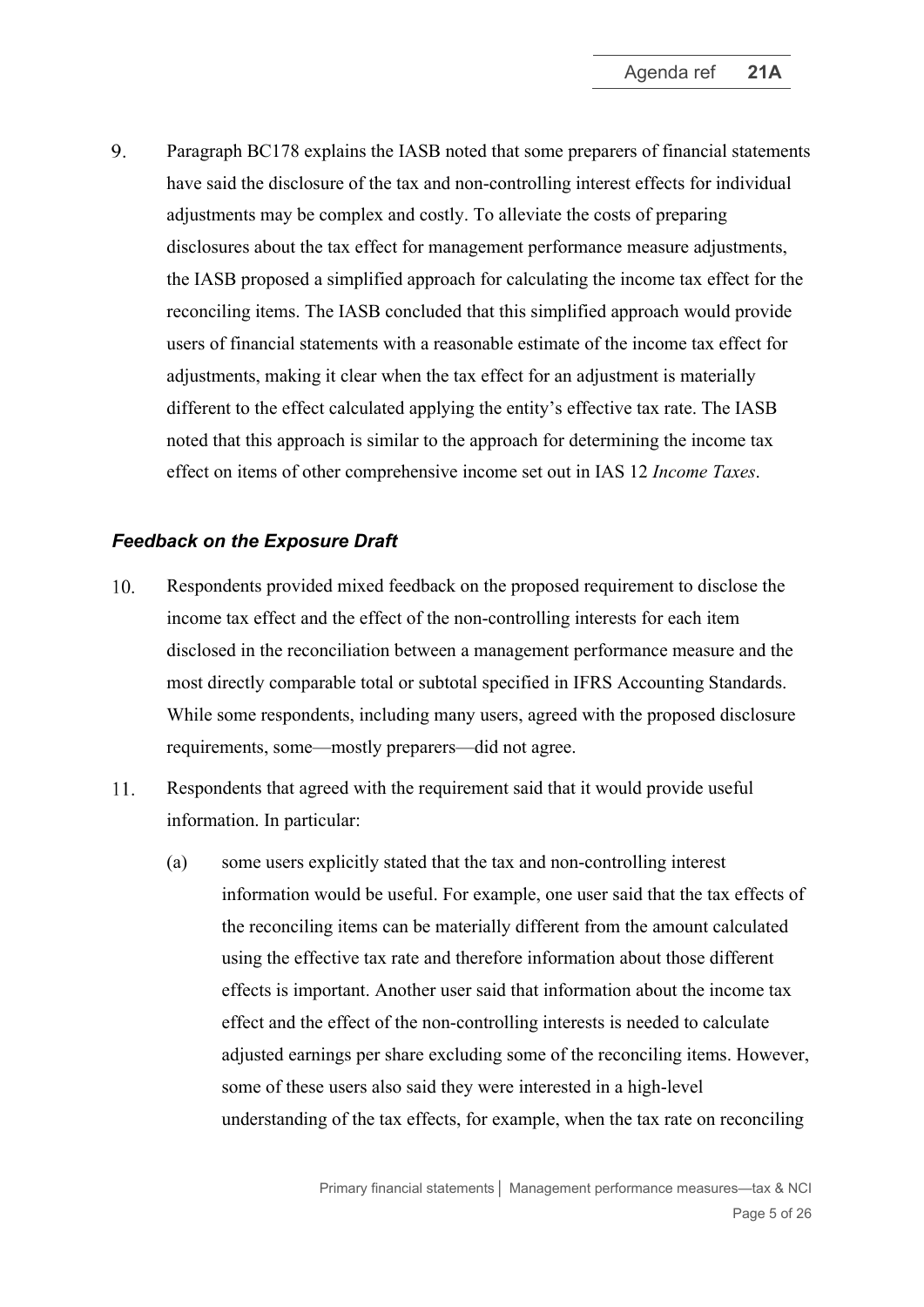items was significantly different than the effective tax rate, and not the detailed calculations.

- (b) one securities regulator said that in their jurisdiction a defined adjusted earnings per share measure is required and entities have been required to disclose the income tax effect and effect on non-controlling interests on reconciling items for a decade. For this reason, the regulator said they failed to see the concerns raised by preparers over providing the proposed disclosures.
- 12. In contrast, two users said they were not particularly concerned whether that information was given. One user said this was because as a credit analyst they would not usually use this information. The other said it was because in their view users were able to make reasonable estimates without specific disclosure and therefore the benefits may not justify the costs to preparers.
- <span id="page-5-0"></span>13. Most of the respondents that disagreed with providing the tax and non-controlling interest information said it was because it would be too costly to provide. A few of these respondents also said that the proposed simplified approach to determining the tax effect did not sufficiently reduce these costs, for example because they would still need to determine effective tax rates in different tax jurisdictions.
- 14. Some of the respondents that disagreed also said that the tax and non-controlling interest information may require arbitrary allocations that could be misleading.
- 15. A few respondents disagreed with the requirements because they would result in disclosure that was beyond the equivalent requirements for the line items included in the totals or subtotals specified by IFRS Accounting Standards.
- 16. A few respondents said that providing information on tax and non-controlling interest was inconsistent with management performance measures communicating a management view because this information was not always used by management.
- 17. Some respondents suggested that the requirements for tax and non-controlling interest should be restricted to management performance measures that are disclosed on a post-tax basis because, in their opinion, the information was not relevant for pre-tax measures such as EBITDA.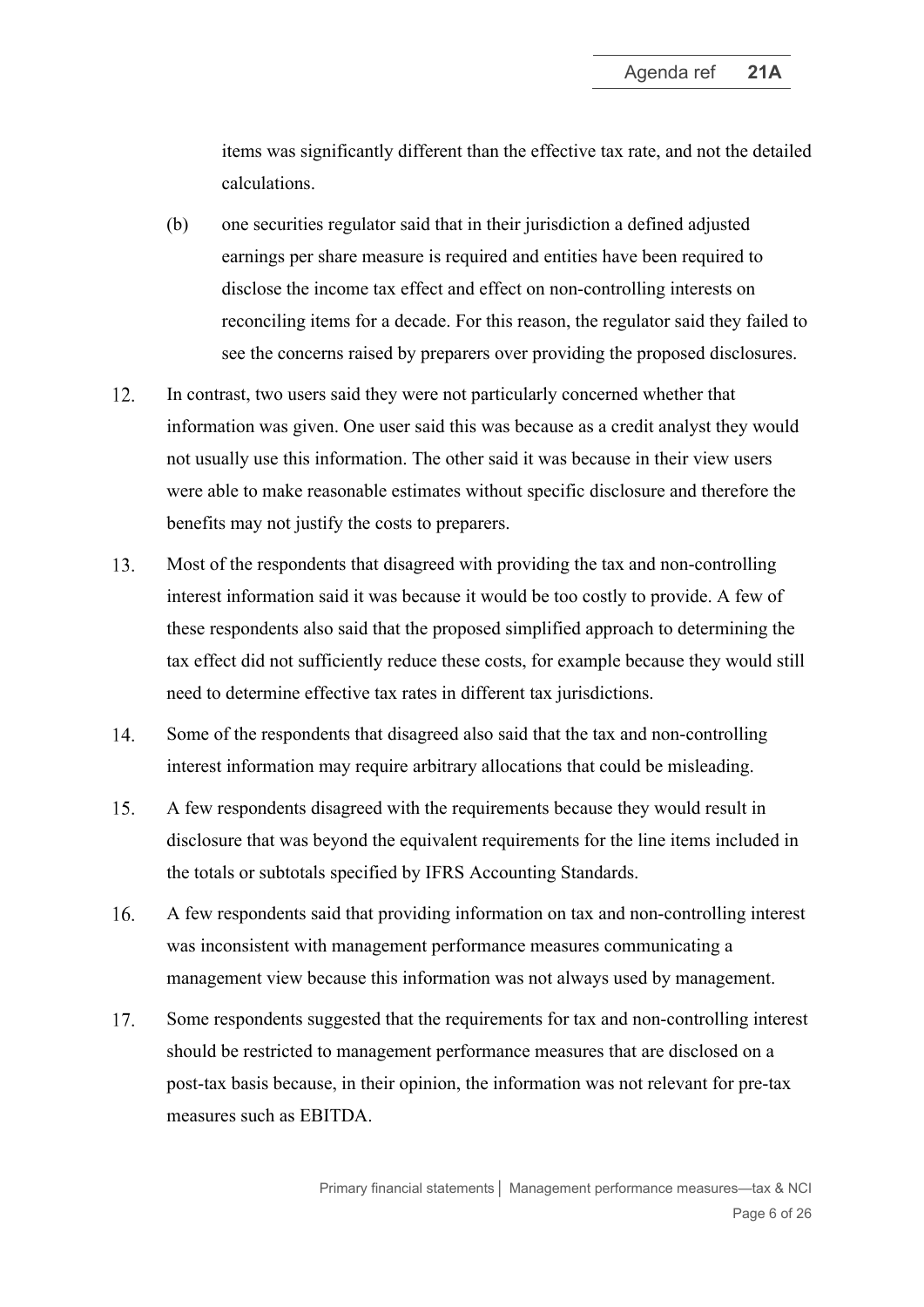<span id="page-6-0"></span>18. Some respondents suggested the requirement should be restricted to the reconciling items in total instead of individual adjustments saying this would be consistent with how tax and non-controlling interest effects are often disclosed today.

#### *Fieldwork findings*

- <span id="page-6-1"></span>19. Many participants that reported management performance measures disclosed the income tax effect for items disclosed in the reconciliation. However, a few of these entities presented a net tax impact for all adjusting items and did not disclose the tax impact for each adjusting item. A few of the participants that disclosed the tax impact did not disclose the effect on non-controlling interests for each item disclosed in the reconciliation. One of these participants said they were unable to calculate the amount using current systems and others said the amounts were immaterial.
- <span id="page-6-2"></span>20. Some participants said that the calculation of tax and non-controlling interests for each item disclosed in the required reconciliation was challenging due to system limitations. For example, one participant said that an adjustment to remove restructuring costs would be made at the group level but could involve expenses arising in numerous different tax jurisdictions and the existing systems were not designed to calculate the tax effects of these individual expenses in the subsidiary entities. One participant said that although the requirement for tax and non-controlling interest was similar to that for items of other comprehensive income, it was more difficult to apply to management performance measures. This is because there are more types of reconciling items and they change more frequently than items included in other comprehensive income.

#### *Staff recommendations in January 2022*

<span id="page-6-3"></span>21. In [Agenda Paper 21B](https://www.ifrs.org/content/dam/ifrs/meetings/2022/january/iasb/ap21b-pfs-management-performance-measures-disclosure-of-tax-and-nci.pdf) of the January 2022 IASB meeting, the staff recommended the IASB retain the disclosure requirements proposed in the Exposure Draft (see paragraph [5\)](#page-2-0). This recommendation responded to user feedback that the disclosures provide useful information. The staff also recommended revising the wording of the simplified approach to determining the tax effects proposed in the Exposure Draft and adding application guidance to clarify the cost mitigation intended by the approach.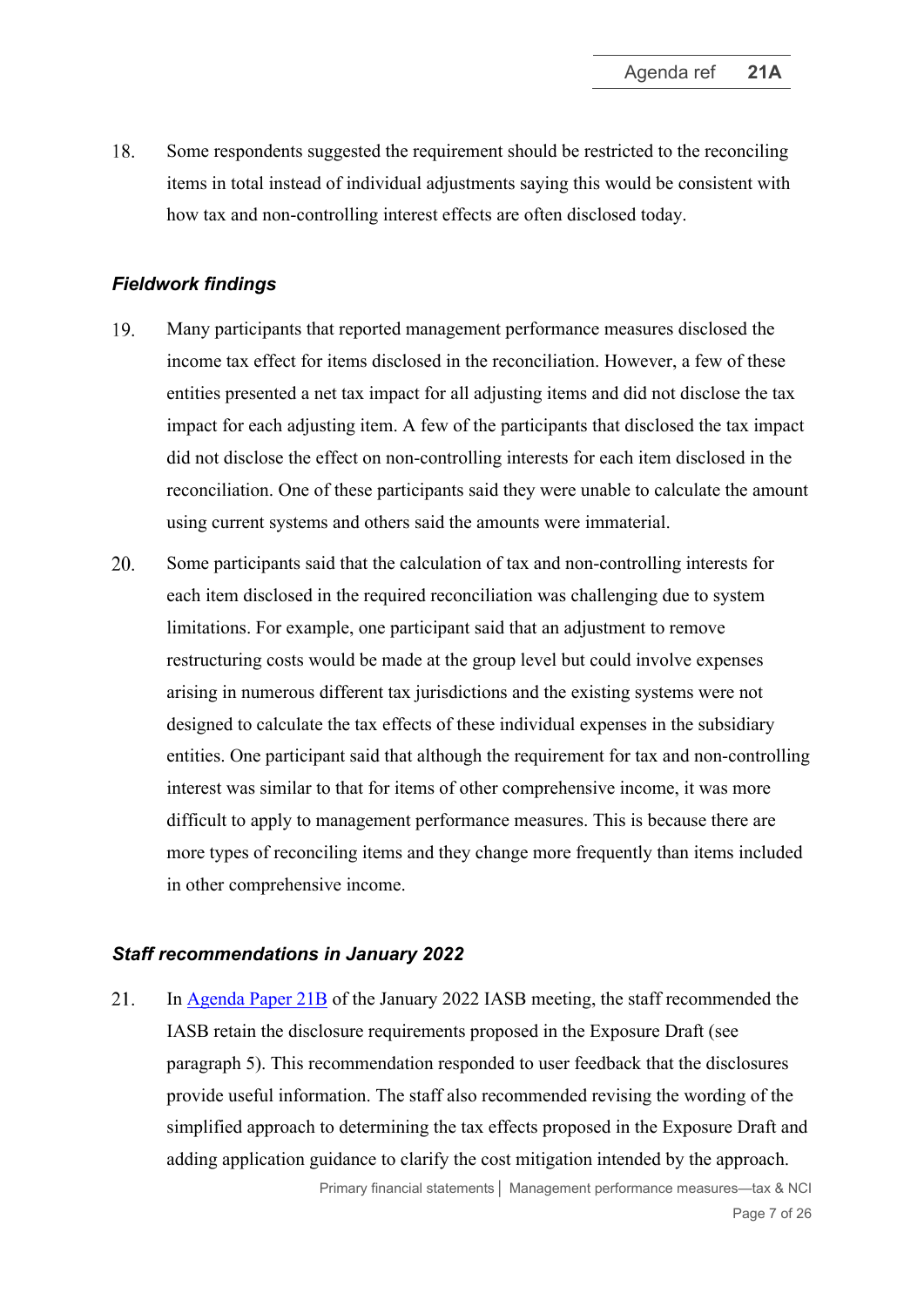This recommendation responded to preparer feedback on the costs of providing the disclosures.

<span id="page-7-2"></span>22. The staff proposed the following revisions to the simplified approach:

> An entity shall determine the income tax effect required by paragraph 106(c) [of the Exposure Draft] on the basis of a reasonable pro rata allocation of the current and deferred tax of the entity in the tax jurisdiction(s) concerned or by another method that achieves a more appropriate allocation in the circumstances.

- <span id="page-7-3"></span>23. The staff proposed the following guidance on applying the term 'reasonable allocation' in the revised simplified approach:
	- (a) in assessing what is a reasonable allocation, an entity shall consider the tax jurisdiction(s) and the individual treatment of the reconciling item in those jurisdictions; but
	- (b) a reasonable allocation need not involve complex calculation relating to tax effects that arise at an aggregated level.
- <span id="page-7-0"></span>24. The staff analysis included an alternative approach to reducing costs of the proposed requirements—requiring an entity to disclose the income tax effects and the effects of non-controlling interest for each reconciling item only for those management performance measures calculated on a post-tax basis or used in a per share measure. This alternative approach would not have required the disclosure for any measure that does not include income tax, for example an adjusted operating profit or an EBITDA measure not used in a per share measure.

#### *Summary of IASB discussion in January 2022*

<span id="page-7-1"></span>25. At its January 2022 meeting the IASB discussed the staff's recommendations regarding the disclosure of the tax effect for each item disclosed in the reconciliation ('management performance measure reconciling items') between a management performance measure and the most directly comparable subtotal specified by IFRS Accounting Standards but did not make any decisions. Most IASB members agreed that providing users with information needed to select which reconciling items they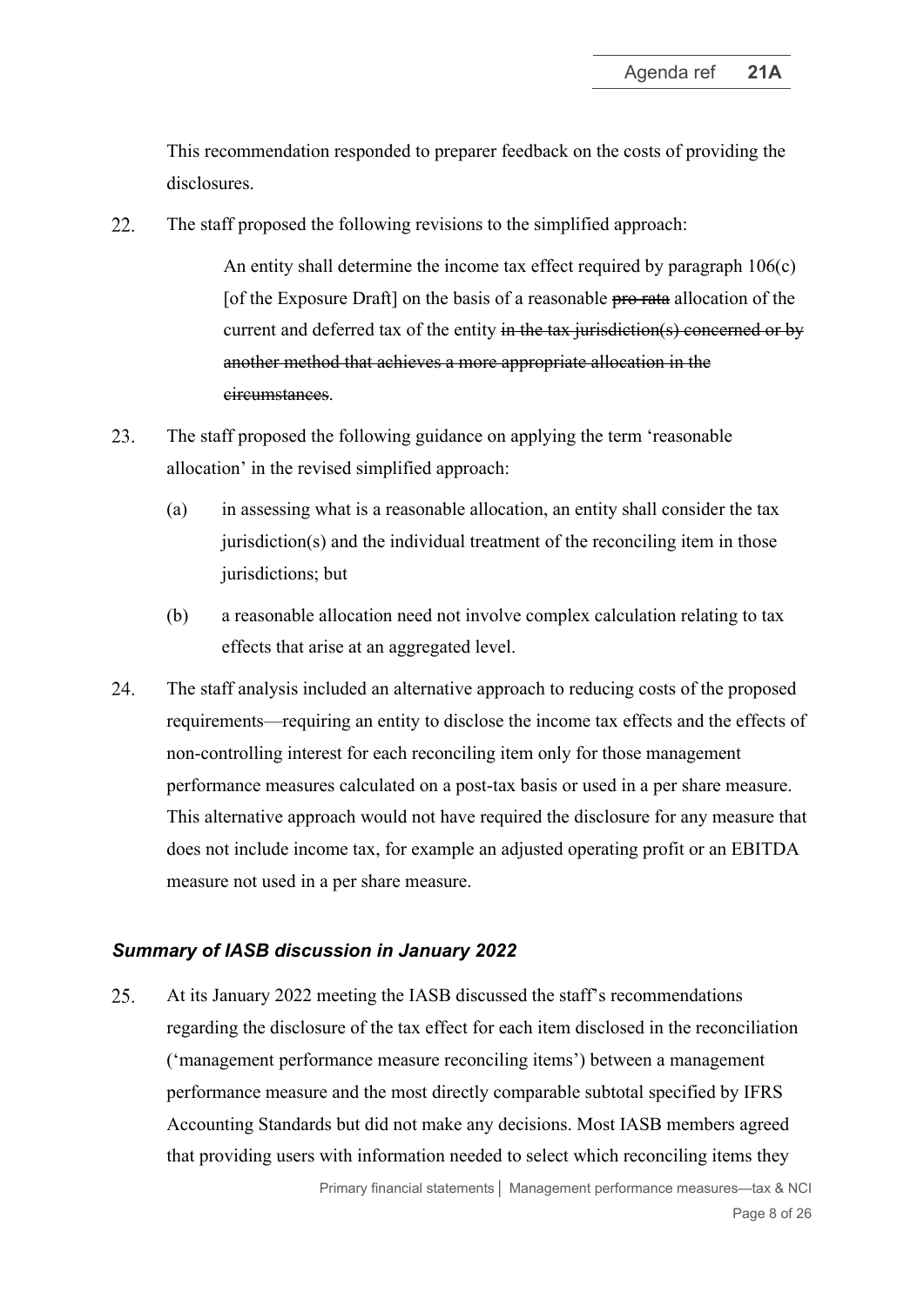want to consider in their analyses in arriving at an adjusted earnings per share measure was an important aim of the proposal. These IASB members agreed the disclosure requirement should be retained to the extent possible. However, most IASB members also agreed that the calculation of tax for individual items of income or expense can be complex and that adequate cost relief for such complexity would be necessary. The IASB asked for further information about how entities that already disclose the tax effects for each reconciling item in their non-GAAP disclosures calculate these tax effects.

- 26. Some IASB members supported retaining the proposal in the Exposure Draft because it provides users with the information necessary to understand the impacts of individual reconciling items on an earnings per share basis. These members said that the tax effects can have a significant impact on the amount of reconciling items and that it was important to allow users to select which reconciling items they want to consider in their analyses.
- 27. A few IASB members did not think the costs of developing systems and processes would be prohibitively costly. One member said that this was because entities have a limited number of management performance measures, and those measures are consistent from period to period. Another member referred to examples of entities that currently include information about the effects of tax and non-controlling interest on each line item reconciling their non-GAAP measures to measures specified in IFRS Accounting Standards in their management commentary. Many entities also calculate a tax adjustment to provide a post-tax measure or an adjusted earnings per share measure. This member suggested this as evidence that the challenges to calculating tax on reconciling items can be overcome in practice.
- 28. A few IASB members disagreed with the proposal in the Exposure Draft because they thought calculating tax on the basis of an individual item of income or expense was inconsistent with the definition of taxes in IAS 12, which is based on a net amount of income and expenses. These members suggested revising the proposal in the Exposure Draft to require information on the tax effects for the management performance measure as a whole rather than on the individual reconciling items.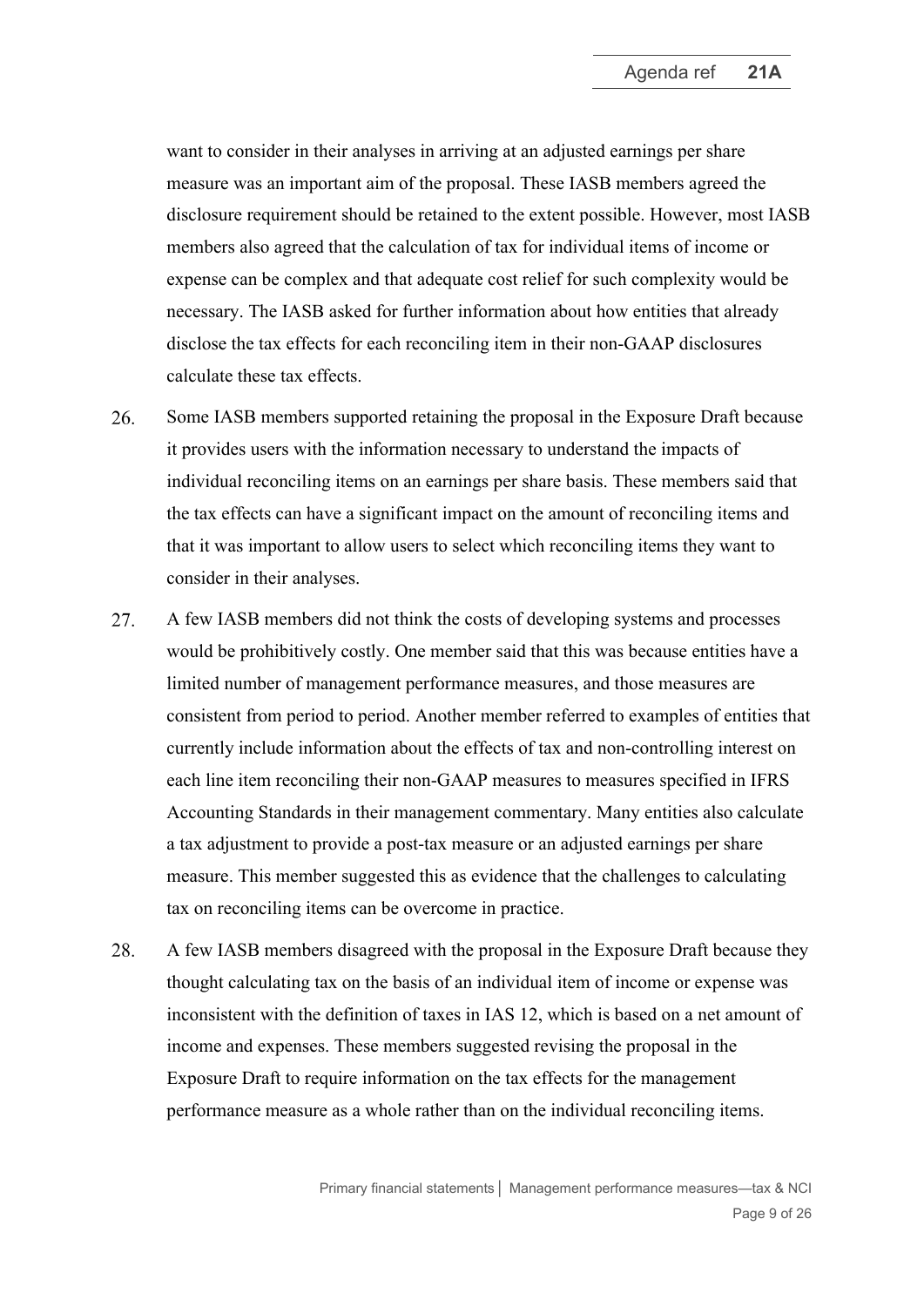- <span id="page-9-0"></span>29. Some IASB members said that for management performance measures that are calculated on a pre-tax basis, entities may need to develop systems and processes to capture the information required to calculate the tax effects for individual reconciling items. These members preferred the alternative approach in the staff paper (see paragraph [24\)](#page-7-0) or the alternative approach further revised to require disclosure of the tax effects only for the management performance measure as whole. One IASB member said obtaining tax information may be particularly challenging when the legal entities which are taxable are not the same as the reporting entities for consolidation. Another member was concerned that additional costs for systems and processes may cause entities to stop providing some management performance measures resulting in a loss of useful information.
- 30. Some IASB members said they understood the concerns of some preparers about the potential complexity of calculating an effective tax rate for an individual reconciling item, particularly when expenses that are tax deductible at an entity level are not tax deductible at the taxable entity level.
- 31. However, based on the feedback, IASB members did not think the simplified approach in the Exposure Draft (see paragraph [6\)](#page-3-1) or the staff's proposed revisions and application guidance (see paragraphs [22](#page-7-2)[–23\)](#page-7-3) were clear enough to be operational. Some IASB members suggested that any guidance needs to clarify when an entity is required to do a more detailed calculation and, when it is not required to do a detailed calculation, which details can be omitted.
- 32. As an alternative, a few IASB members suggested that qualitative disclosure could be required when quantitative disclosure was too complex or onerous. The qualitative disclosure was suggested to include an explanation of the reasons why the calculation was too complex and an indication of how the effective tax rate for the item differed from the effective tax rate of the entity.
- 33. Some IASB members questioned the level of precision needed by users on the tax effects for reconciling items and asked whether cost relief could be provided by allowing for approximations.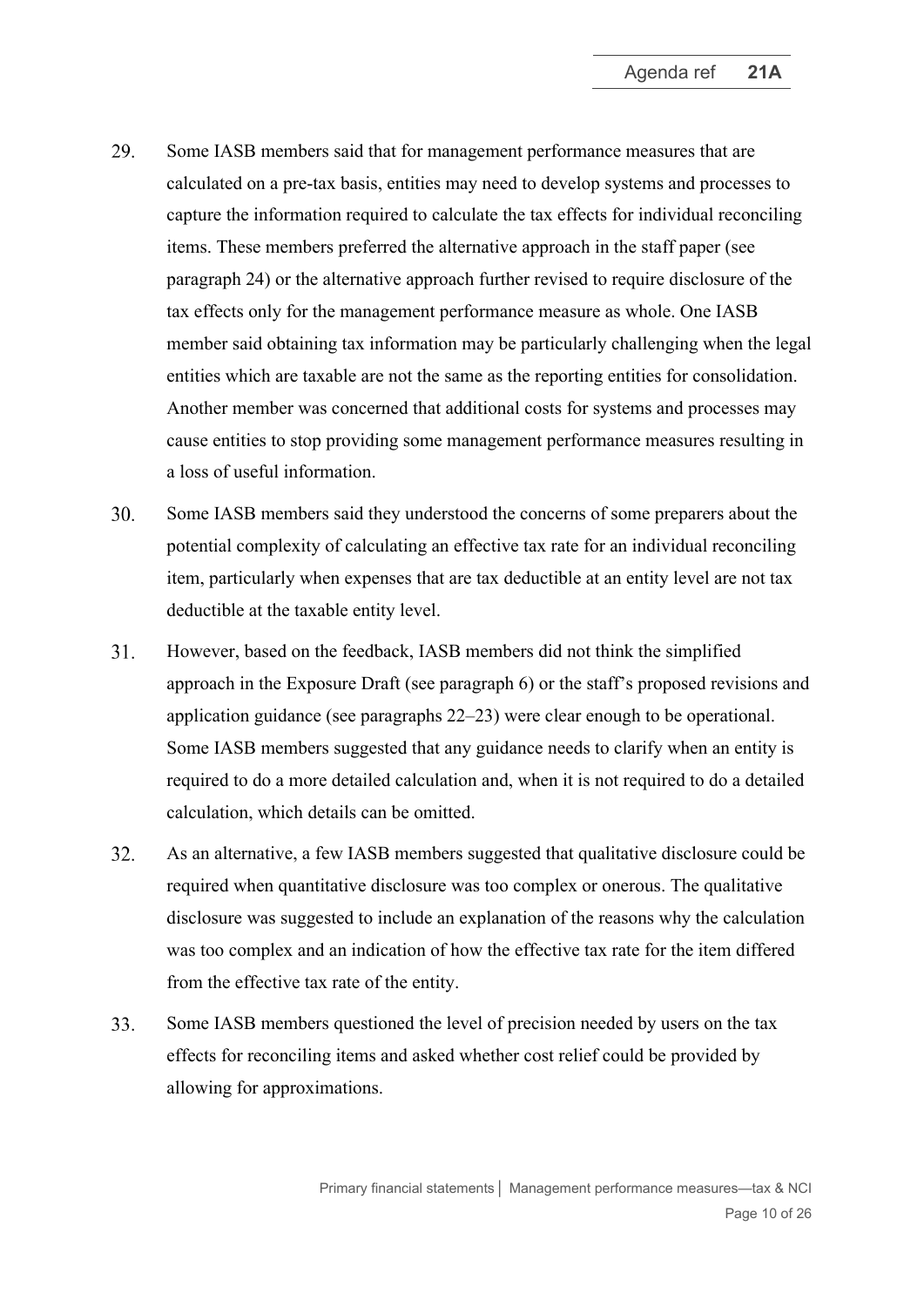- <span id="page-10-2"></span>34. One IASB member thought entities could not approximate the tax effects of reconciling items. This is because directors would have a legal responsibility for the disclosures which would require a precise calculation of any material tax effects for each reconciling item. Another IASB member was concerned about the auditability of approximations.
- <span id="page-10-0"></span>35. Some IASB members asked whether there was more information on the extent of entities for which the calculation of tax effects for reconciling items would be prohibitively complex and the extent to which the proposed solutions would be effective in providing relief. Some IASB members suggested the staff talk to a sample of entities that currently disclose information similar to that proposed in the Exposure Draft in their non-GAAP reporting to gain a better understanding of their circumstances and how they overcome the challenges discussed.

#### *Summary of additional outreach*

#### *Targeted outreach*

- <span id="page-10-1"></span>36. The staff conducted targeted outreach with entities that currently disclose the tax effects and the effects on non-controlling interests for individual reconciling items, as proposed in the Exposure Draft. Based on the results of this outreach the staff identified two drivers of costs and complexity in calculating the tax effect for individual reconciling items:
	- (a) systems and processes required to capture and consolidate item specific tax effects; and
	- (b) tax effects that impact multiple transactions and require allocations to individual items.
- 37. The staff did not identify any common entity level factors that make the calculation of tax effects for reconciling items more or less difficult than for other entities. All of the entities in the outreach operate multiple business lines across multiple jurisdictions with differing tax rates. However, no entities with whom we conducted outreach operate in a jurisdiction that has graduated tax rates—a common example cited as involving complexity.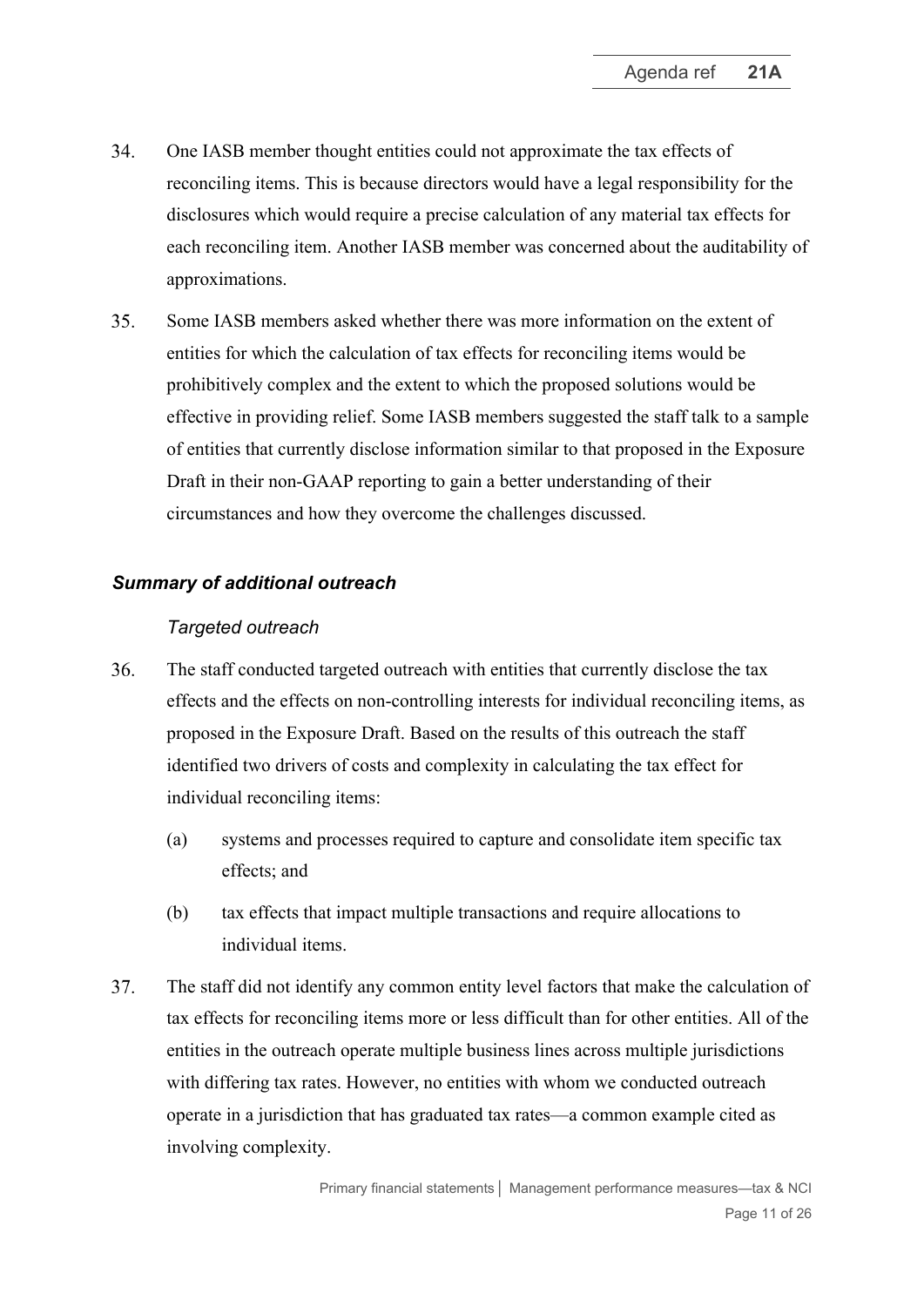- <span id="page-11-0"></span>38. All of the entities have systems and processes in place to identify the tax effects of reconciling items at the taxable entity level and to consolidate those effects. Those processes identify the applicable effective tax rate in the relevant jurisdiction and any tax impacts relevant to the individual reconciling item. None of the entities encountered challenges in identifying the tax effects for individual items at this level. The entities are aware of the jurisdictional tax rates that apply and said the tax effects relevant to individual items are usually known or knowable in consultation with the entity's tax department. For example, goodwill is almost never tax deductible, and the deferred tax impact of intangible assets is already calculated for the group tax calculation.
- 39. One entity suggested that once the system was created it was not complex or costly because internal rules were established for the different types of reconciling items used in their adjusted measures and these rules were consistently applied from period to period.
- 40. One entity said their calculations considered overarching group level tax effects. This entity said that when there was a transaction giving rise to a reconciling item that would have group wide tax effects a discussion was usually had with its tax department to determine how tax would impact the group. For example, if a reconciling item were identified for an ongoing litigation expense across multiple jurisdictions with a cost sharing agreement, the entity would agree an allocation of the costs across the affected entities and this would form the basis for calculating the tax effects of the reconciling item. The agreed allocation and related tax effects would continue for the life of the litigation.
- 41. One entity includes the tax effects on individual reconciling items in its audited financial statements and said that this information was subject to audit. They said the focus of the audit (and management's approach) is to identify material differences in the effective tax rate applicable to reconciling items. In this entity, the subsidiaries are the same as the taxable entities and these subsidiaries are also audited individually. The entity does not operate in jurisdictions that give rise to group level tax effects and therefore it does not experience the need to make any tax allocations across entities for its reconciling items. However, due to the nature of the entity's business there are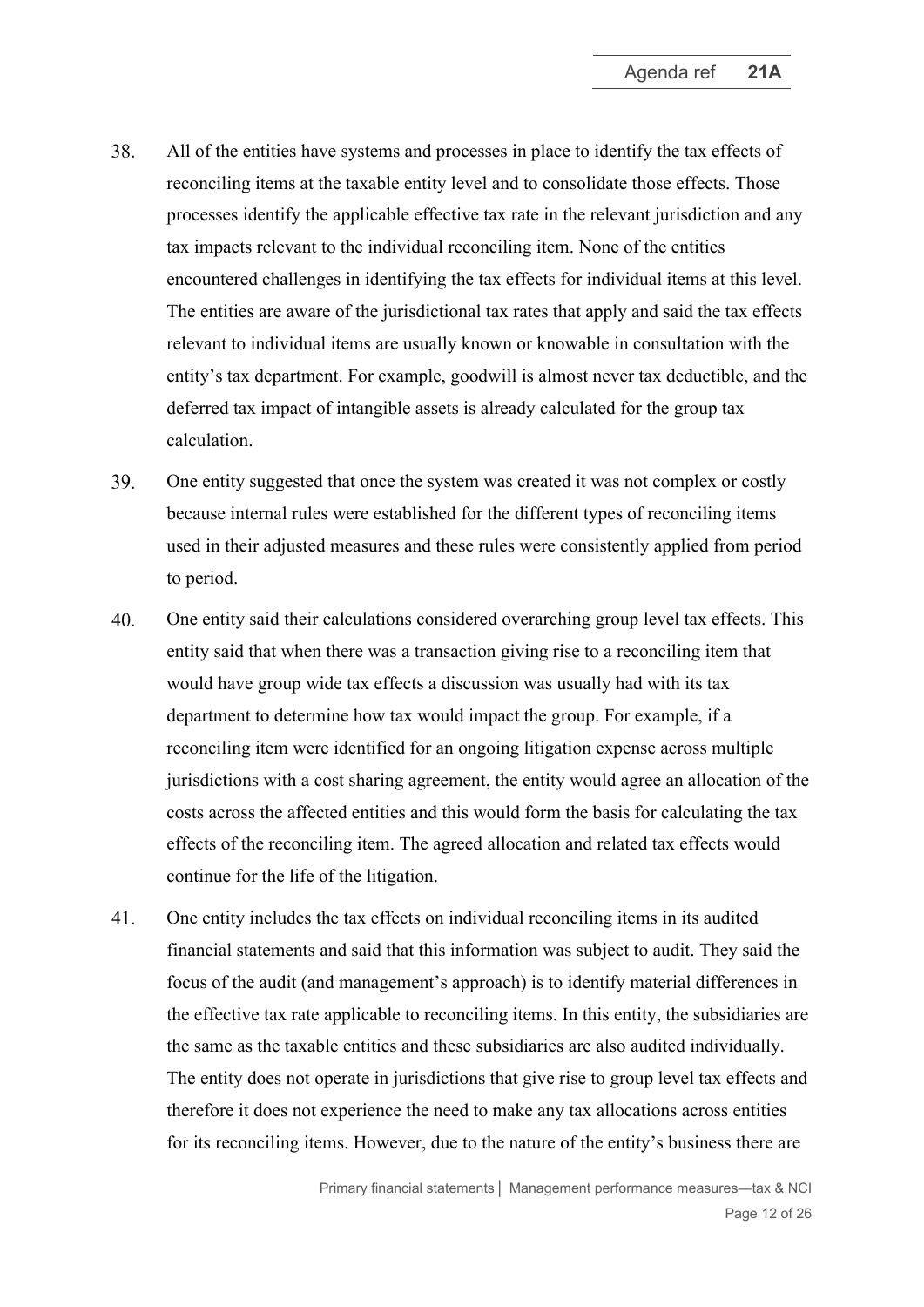complex tax consequences of individual transactions within the different entities which give rise to large swings in the effective tax rate between periods at an entity level.

# *Preparer letters*

- <span id="page-12-0"></span>42. In addition to the targeted outreach, the staff received written feedback from a few preparers following the IASB's redeliberations of the requirement to disclose the tax effect and effect on non-controlling interest of the items reconciling a management performance measure to the most directly comparable subtotal or total specified by IFRS Accounting Standards. These preparers raised the following concerns about calculating tax on individual reconciling items:
	- (a) it may be difficult or arbitrary to allocate tax losses applicable at a group level on consolidation to individual items.
	- (b) it would be challenging to obtain information about the tax on individual line items from each of the taxable entities in the group as the relevant entities may change from year to year depending on the reconciling items.
	- (c) if estimates are required for determining the tax effects of individual reconciling items and there is no estimation method specified in IFRS Accounting Standards there could be a risk of tax authorities misinterpreting estimates with legal consequences for the entity and its management.

# **Staff analysis and recommendations**

- <span id="page-12-1"></span>43. The staff continue to think that stakeholder concerns over complexity of calculating tax on the reconciling items can be addressed by clarifying the application of the approach proposed in the Exposure Draft, simplifying the calculation, or a combination of both. The staff analysis assesses each of these three possible approaches as follows:
	- (a) clarifying the requirement based on the existing guidance in IAS 12 on how to separately identify the income tax effects related to profit and loss, other comprehensive income (OCI) and equity (paragraphs [47](#page-14-0)[–65\)](#page-18-0);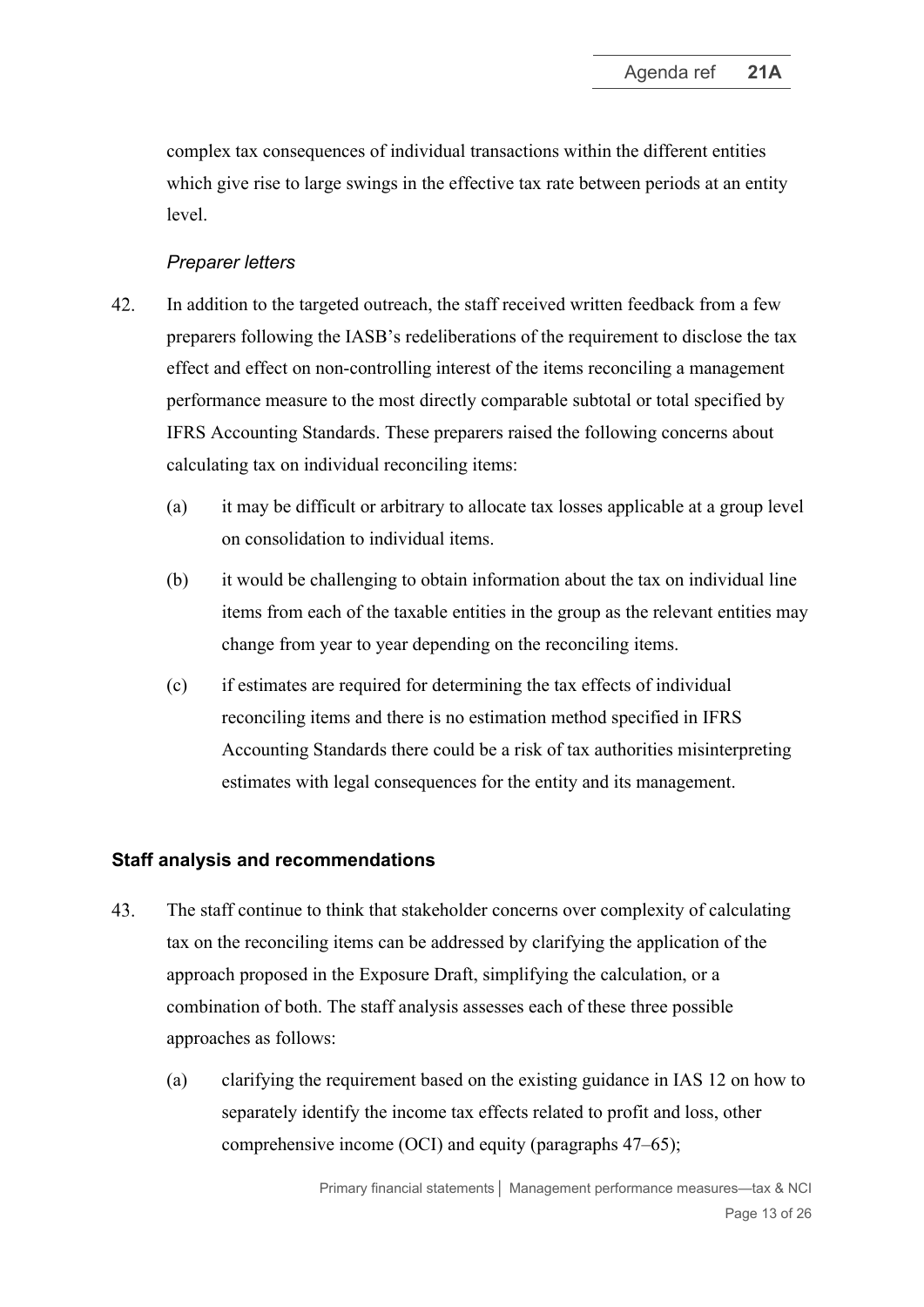- (b) providing a simplified approach allowing an entity to calculate the tax effects of reconciling items using only the income tax effects directly related to the relevant transaction(s) (paragraphs [66–](#page-18-1)[70\)](#page-19-0); and
- (c) allowing an option between the clarified approach and the simplified approach  $(71–78)$  $(71–78)$ .
- 44. Based on the staff's outreach, having systems and processes in place to bring together the relevant income tax information is necessary for the disclosure of information about the income tax effects of reconciling items (see paragraph [38\)](#page-11-0). The staff think that to achieve the aim of providing users with information needed to select which reconciling items they want to consider in their analyses in arriving at an adjusted earnings per share some systems costs will be unavoidable in cases where this information is not currently provided. The staff have therefore focused on reducing complexity rather than systems and process costs.
- 45. This approach may not address all concerns about systems costs raised by some stakeholders (see paragraph [13\)](#page-5-0) and some IASB members (see paragraph [29\)](#page-9-0).
- 46. However, the staff do not expect the costs of implementing such systems and processes to be excessive because:
	- (a) the information required to calculate the income tax effect for a reconciling item is generally already used by entities for their accounting and tax compliance;
	- (b) systems and processes already exist for identifying and collecting information regarding the underlying transactions that give rise to reconciling items;
	- (c) management performance measures and the related reconciling items are generally consistent from period to period;
	- (d) the information required to calculate the income tax effect does not necessarily require changes to accounting systems to be gathered and consolidated (because it is possible to develop processes to capture the relevant information outside the accounting system); and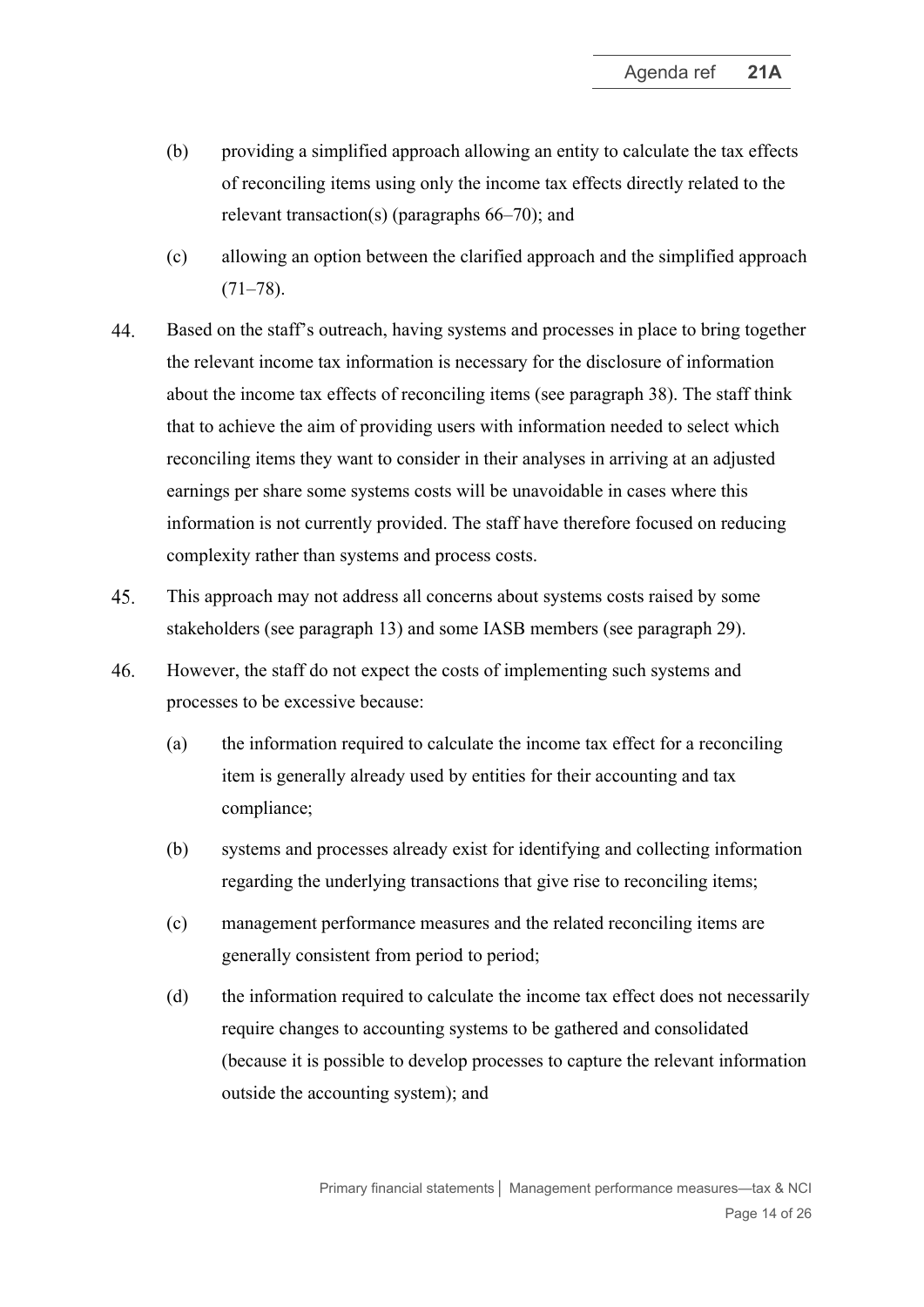(e) the majority of costs are expected to relate to the initial implementation and not to be ongoing.

# *Clarifying the proposals in the Exposure Draft*

- <span id="page-14-0"></span>47. The proposal in the Exposure Draft for the calculation of tax on management performance measure reconciling items (see paragraph [6\)](#page-3-1) was based on IAS 12 which provides a practical approach to identifying the tax effects for different categories of income or expense. The approach in the Exposure Draft was intended to replicate this approach for calculating tax on the reconciling items.
- 48. This section:
	- (a) summarises the requirements of IAS 12 to recognise the related income tax in each of profit or loss, OCI and equity (see paragraphs [49](#page-14-1)[–57\)](#page-16-0); and
	- (b) explains how those requirements could be applied to the management performance measures requirements (see paragraphs [58–](#page-17-0)[65\)](#page-18-0).

# *Requirements of IAS 12*

- <span id="page-14-1"></span>49. The recognition principle for current and deferred tax is that accounting for the current and deferred tax effects of a transaction or other event is consistent with the accounting for the transaction or event itself (paragraph 57 of IAS 12). In applying this principle an entity is required to separately recognise current and deferred tax arising from transactions or events in the statement of profit or loss, OCI, and equity (paragraph 58 of IAS 12).
- 50. The Standard states that most deferred tax assets and liabilities arise where income or expense is included in accounting profit in one period, but is included in taxable profit (tax loss) in a different period (paragraph 59 of IAS 12).
- 51. This implies that most tax effects are a direct result of the current and deferred tax of the individual transaction or event—the current tax for the type of income or expense in the relevant jurisdiction and the deferred tax effects of any difference between the timing of recognition for accounting and for tax.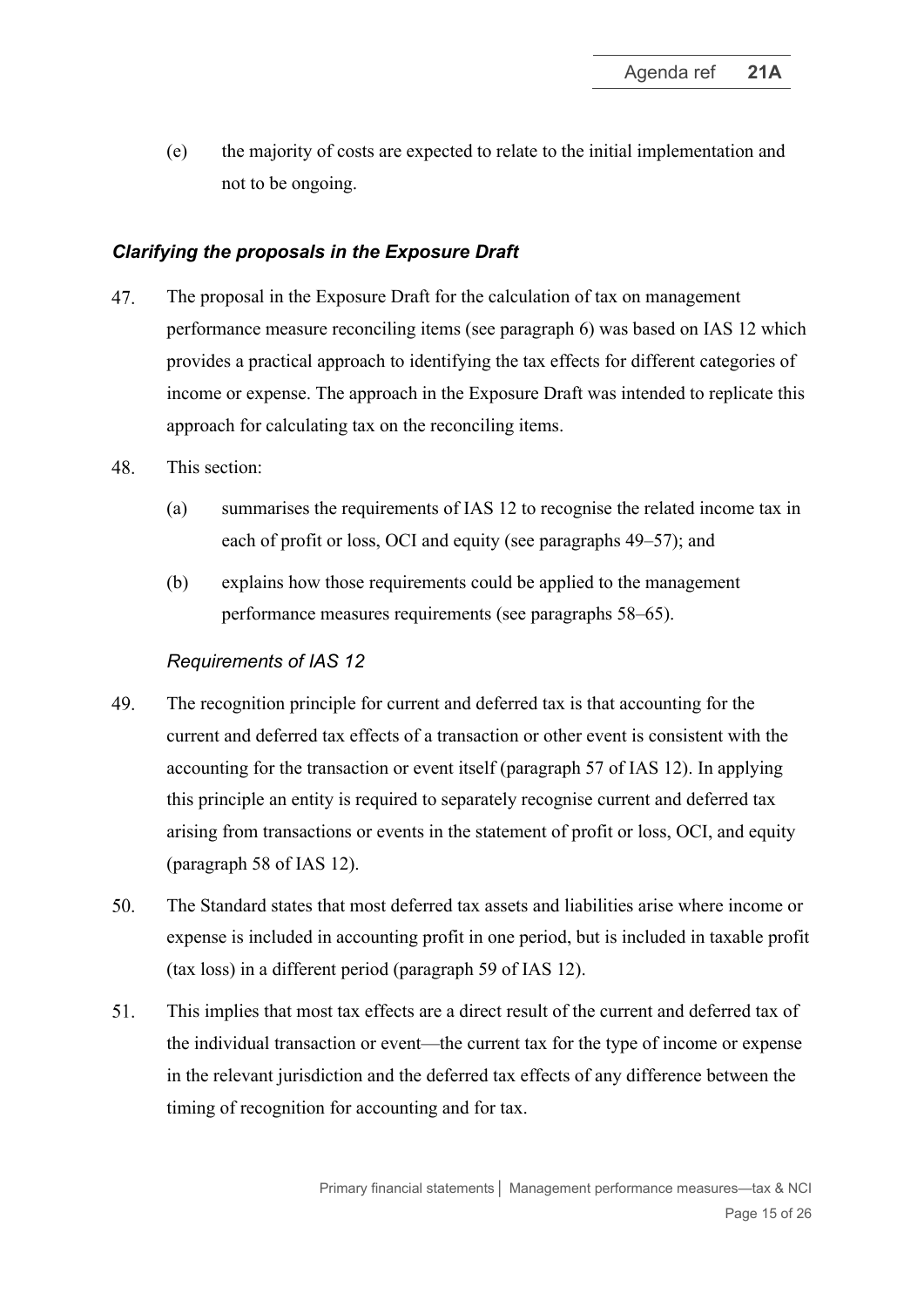- <span id="page-15-0"></span>52. However, IAS 12 recognises that there are income tax effects that can be difficult to attribute directly to an individual item. The Standard says this may be the case, for example, when (paragraph 63 of IAS 12):
	- (a) there are graduated rates of income tax and it is impossible to determine the rate at which a specific component of taxable profit (tax loss) has been taxed;
	- (b) a change in the tax rate or other tax rules affects a deferred tax asset or liability relating (in whole or in part) to the item;
	- (c) an entity determines that a deferred tax asset should be recognised, or should no longer be recognised in full, and the deferred tax asset relates (in whole or in part) to the item.
- 53. The staff think it may also be difficult to directly attribute the amount of current and deferred tax related to an item of income and expenses when:
	- (a) there are recoverable net losses that contribute to an unused tax credit recognised as a deferred tax asset; and
	- (b) there is a reduction in taxable net profit because of the use of an unused tax credit for which a deferred tax asset was previously recognised.
- 54. The following example demonstrates how it may be difficult to attribute a loss carryback to a related item in profit and loss or to a related item in OCI. The assumptions are as follows:
	- (a) Years 1 and 2 are the first years of operations.
	- (b) The entity has no temporary differences.
	- (c) Pre-tax operating results are breakeven for year 1 and CU800 loss for year 2.
	- (d) A CU800 exchange gain is realized on a foreign currency transaction that is designated as hedge of the foreign net investment. That exchange gain is taxable for year 1.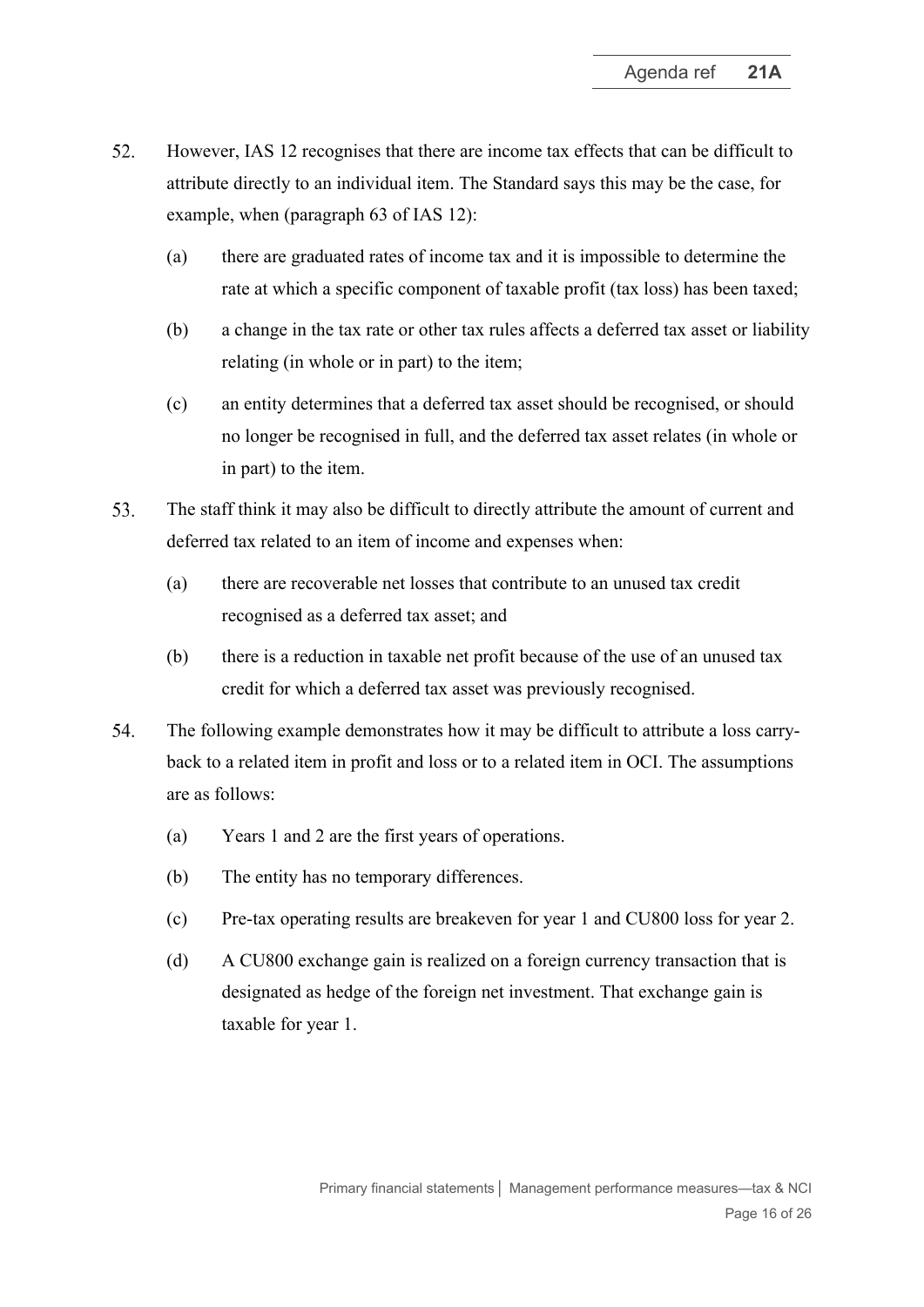|                                            | Year 1 | Year 2 |
|--------------------------------------------|--------|--------|
| Income Statement                           |        |        |
| Pretax operating income (loss)             |        | -800   |
| Tax expense (34 per cent)                  |        |        |
|                                            |        |        |
| Cumulative Translation Adjustment (Equity) |        |        |
| Beginning balance                          |        |        |
| <b>Translation loss</b>                    | -528   |        |
| Hedging gain                               | 800    |        |
| Tax (expense) benefit (34 per cent)        | $-272$ | ⌒      |
| Ending balance                             |        |        |

- 55. In year 1 the entity pays income tax of CU272 on the hedging gain recognised in OCI. If the entity is able to carry-back the operating loss in year 2 to recover the CU272 income tax, the question arises whether that income tax recovery should be included in:
	- (a) profit or loss—the location of loss generating the recovery; or
	- (b) OCI—the location of the item that generated that income tax paid that will now be recovered.
- 56. The question arises because the income tax recovery is the result of both events. In these cases, IAS 12 requires the income tax related to each of profit or loss, OCI and equity to be allocated on the basis of a reasonable pro rata allocation of the income tax in the tax jurisdiction concerned or other method that achieves a more appropriate allocation (paragraph 63 of IAS 12).
- <span id="page-16-0"></span>57. The requirement in IAS 12 to allocate income tax on a reasonable basis applies only to the specific circumstances when it is difficult to determine the amount of the current and deferred tax effects—such as in the examples provided (see paragraph [52\)](#page-15-0). The income tax effects related to the transaction or other event continue to be identified. This implies the income tax effects included in profit or loss, OCI or equity are both of:
	- (a) the income tax effects of the transactions or other events; and
	- (b) a reasonable allocation of any income tax effects that are difficult to relate directly to the transaction or other event in the circumstances specified.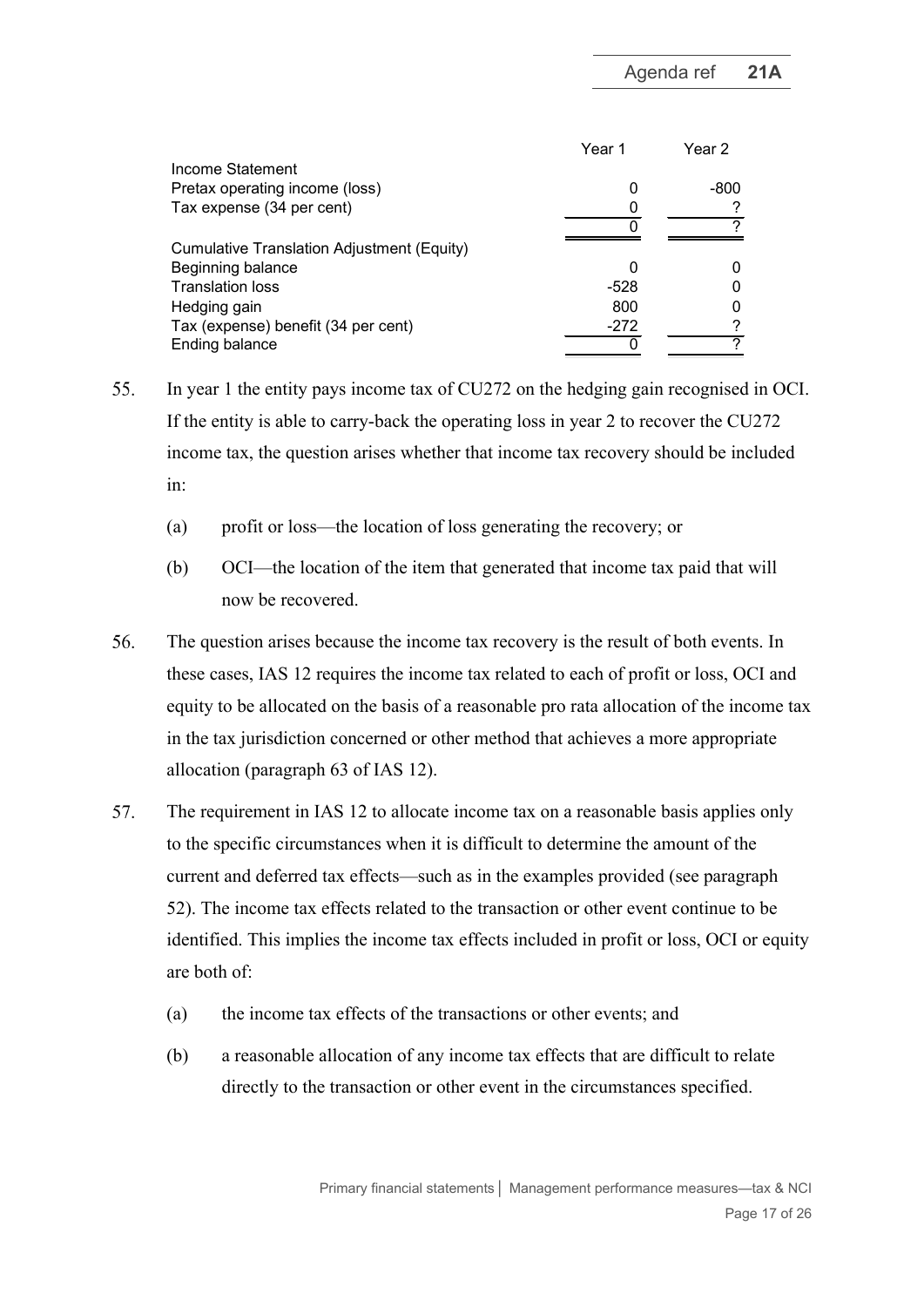# *Applying the IAS 12 approach to the management performance measure requirements*

- <span id="page-17-0"></span>58. In the staff's view the intention of the approach in the Exposure Draft to identify the income tax effects of management performance measure reconciling items was similar to the approach in IAS 12 to identifying the income tax effects related to profit or loss, OCI and equity as described in paragraph [57.](#page-16-0) In the Exposure Draft the wording was simplified making the drafting of the requirement appear to be a simple allocation of an entity's total tax to the reconciling items. The staff think that the intended approach could be clarified by revising the description of how an entity calculates the tax effect for individual reconciling items to explain that an entity:
	- (a) calculates the tax effects directly related to the transaction(s) at the statutory tax rate(s) applicable to the transaction(s) in the relevant jurisdiction(s); and
	- (b) then allocates any other tax effects that are indirectly related to the underlying transaction or other event based on a reasonable pro rata allocation of the current and deferred tax of the entity in the tax jurisdiction concerned, or other method that achieves a more appropriate allocation.
- 59. The staff think this would also make the proposal more operational by clarifying:
	- (a) the income tax effects entities are required to identify—the income tax effects directly related to the underlying transaction(s); and
	- (b) when entities are able to make reasonable allocations—when there are other income tax effects that relate indirectly to the transaction or other event.
- 60. The staff think this clarification would help to reduce the perceived complexity of the Exposure Draft proposals because it:
	- (a) requires entities to identify the direct income tax effects of reconciling items in the relevant jurisdictions, which should not be difficult to identify—for example whether the item is non-taxable, partially taxable, or taxable at a specific rate in the relevant jurisdiction; and
	- (b) allows flexibility for the entity to make judgments over the best allocation of those items that are more difficult to attribute to a specific transaction—for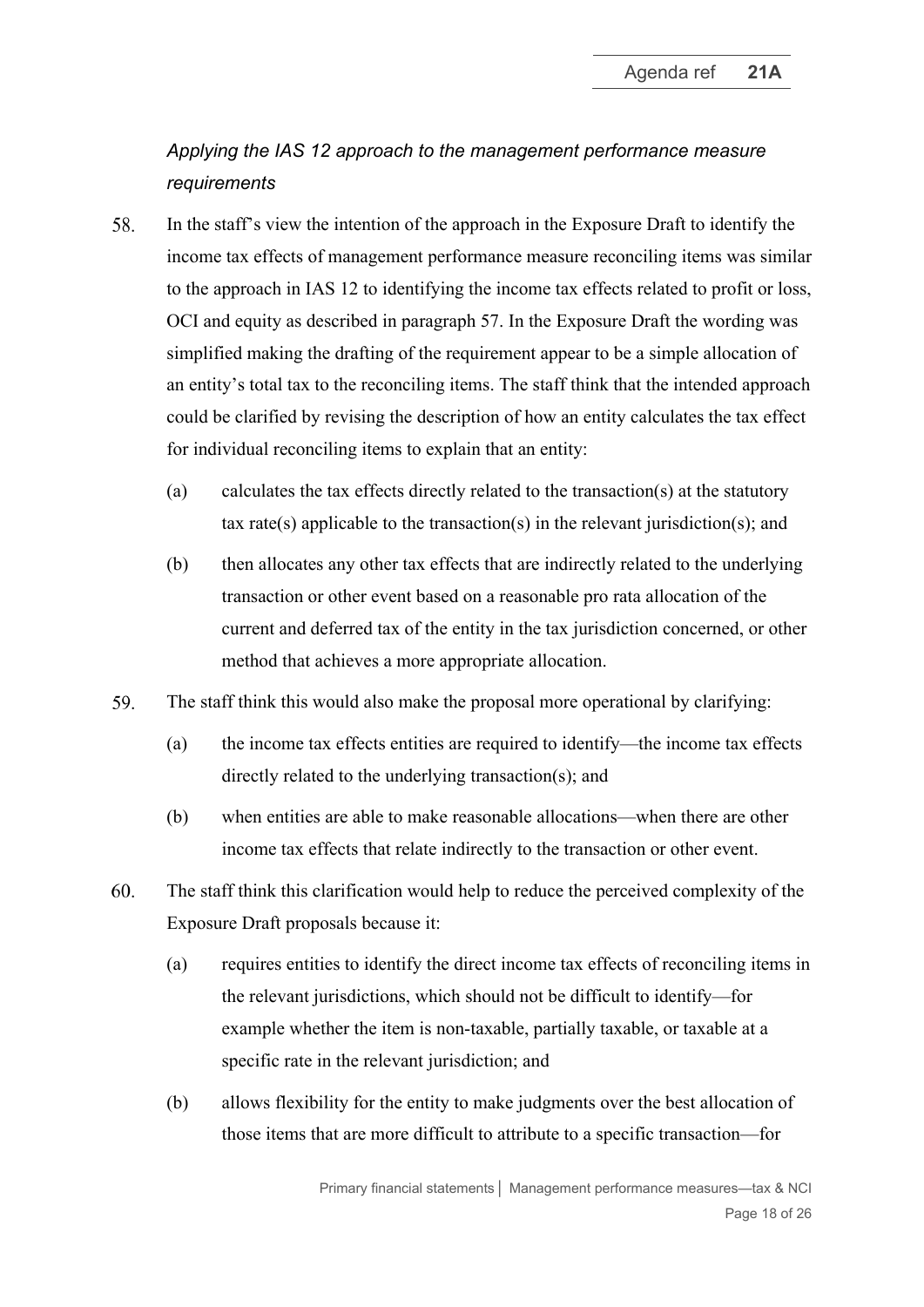example determining the amount of group tax relief applicable to the reconciling item compared to other items of income or expense.

- 61. The staff think this approach is aligned with the requirements in IAS 12 for profit and loss, OCI, and equity. However, it is not identical and may have its limitations. IAS 12 requires the identification of the income tax effects of transactions or events to the categories of profit or loss, OCI, and equity. It does not require an entity to calculate the tax effects of an individual item of income or expense.
- 62. It may be more complicated to allocate tax effects that are indirectly related to the specific items of income or expense, particularly when management performance measure reconciling items will be a subset of items that are also included in profit or loss. Management performance measure reconciling items will also vary more significantly from entity to entity than items that are included in OCI or equity.
- 63. The use of a reasonable allocation may not address some stakeholders concerns that such allocations maybe seen as estimates (see paragraph [42\)](#page-12-0).
- 64. Although a reasonable allocation is intended to reduce complexity, it may not do so in all cases, for example when significant judgments are required.
- <span id="page-18-0"></span>65. The judgment required in making a reasonable allocation may result in tax effects for similar transactions not being comparable between entities (see example in Appendix A).

#### *Simplified approach*

- <span id="page-18-1"></span>66. The staff think the calculation of the tax effects of reconciling items could be simplified by including only the income tax effects that are directly related to the underlying transaction(s). This would simplify the calculation by removing the requirement for an entity to allocate the tax effects that are difficult to determine—the indirect tax effects relating to a reconciling item (see example in Appendix A).
- 67. Simplifying the calculation to include only the direct tax effects of the reconciling item would base the calculation on verifiable information that is available to an entity. This would remove the need for an entity to make further judgments or assumptions. Such information would be easier to audit. Removing the judgmental aspects of the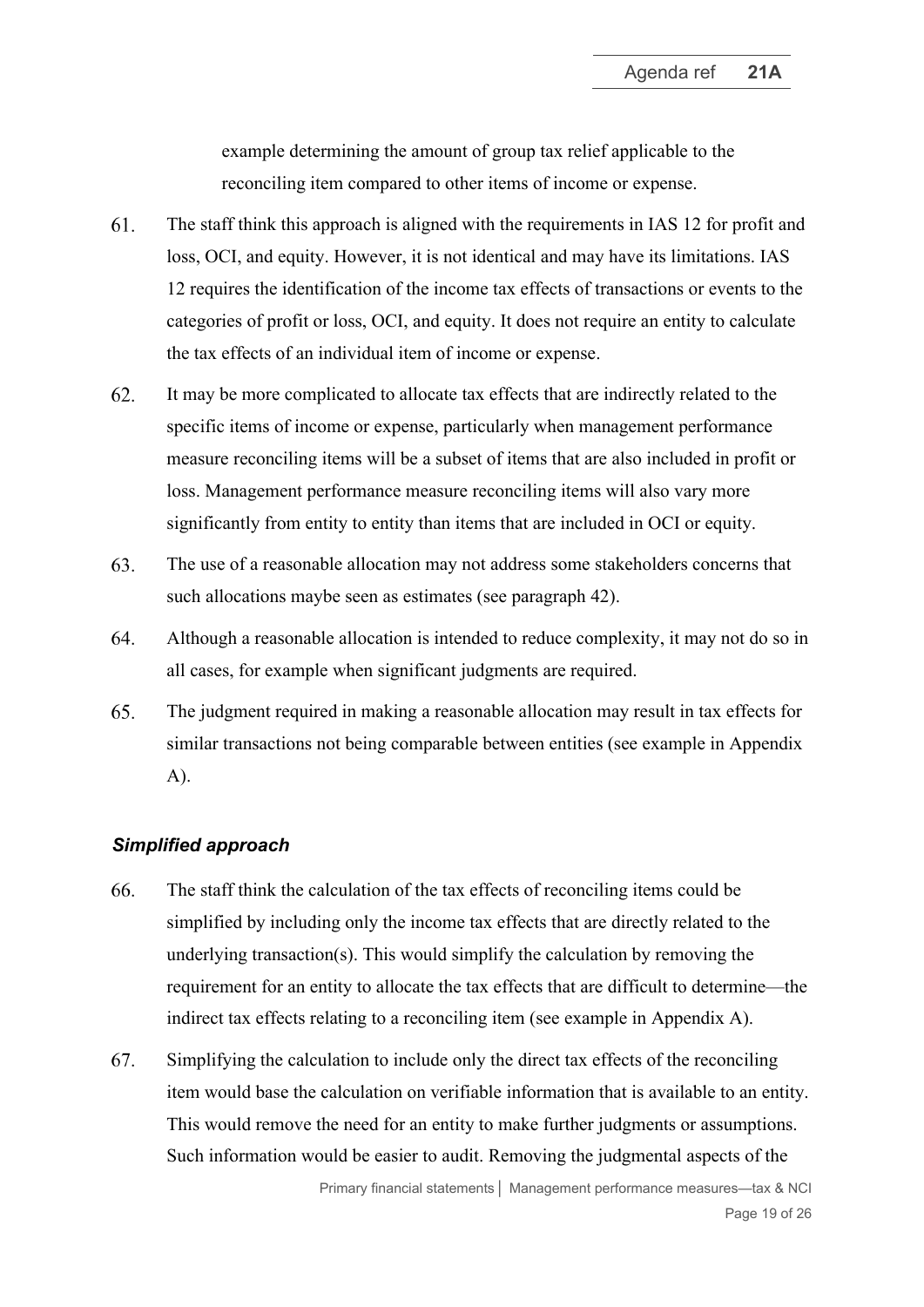calculation would respond to the concerns of a few preparers (see paragraph [42\)](#page-12-0) and a few IASB members (see paragraph [34\)](#page-10-2) about making estimates in the calculation of the tax effects.

- 68. The staff think this simplification would also provide sufficient information to meet user's needs. Although it would not capture all of the relevant tax effects in the entity it would provide information about the tax effects specific to the individual item such as whether it is non-taxable or taxable at a rate significantly different to the effective tax rate. This information would be consistent with the comments of some users that they were interested in a high-level understanding of the tax effects (see paragraph  $11(a)$ ).
- 69. However, the simplification does result in a loss of information. The indirect tax effects of a transaction are relevant to understanding the full tax effects of a reconciling item and in some cases may be material. The simplified approach would ignore these effects balancing the costs of the additional complexity with the level of precision needed by users.
- <span id="page-19-0"></span>70. Another drawback to providing a simplified approach in place of the clarified approach is that it may be interpreted as preventing entities from making reasonable allocations of the indirect tax effects of transactions resulting in a loss of information even in cases where entities are able provide the more complete calculation.

#### *Choice between the clarified approach and the simplified approach*

<span id="page-19-1"></span>71. A third alternative would be to allow an entity to choose between the clarified approach and the simplified approach for all reconciling items. The benefit of allowing a choice is that it would clearly allow entities to provide more complete, but more complex, calculations, when they are able to do so while still reducing complexity when an entity judges it to be necessary. The disadvantage of the choice is that it reduces the comparability of information between entities. It may also result in a loss of information compared to a requirement to make the full calculation as some entities that are able to make the more complex calculations may choose not to.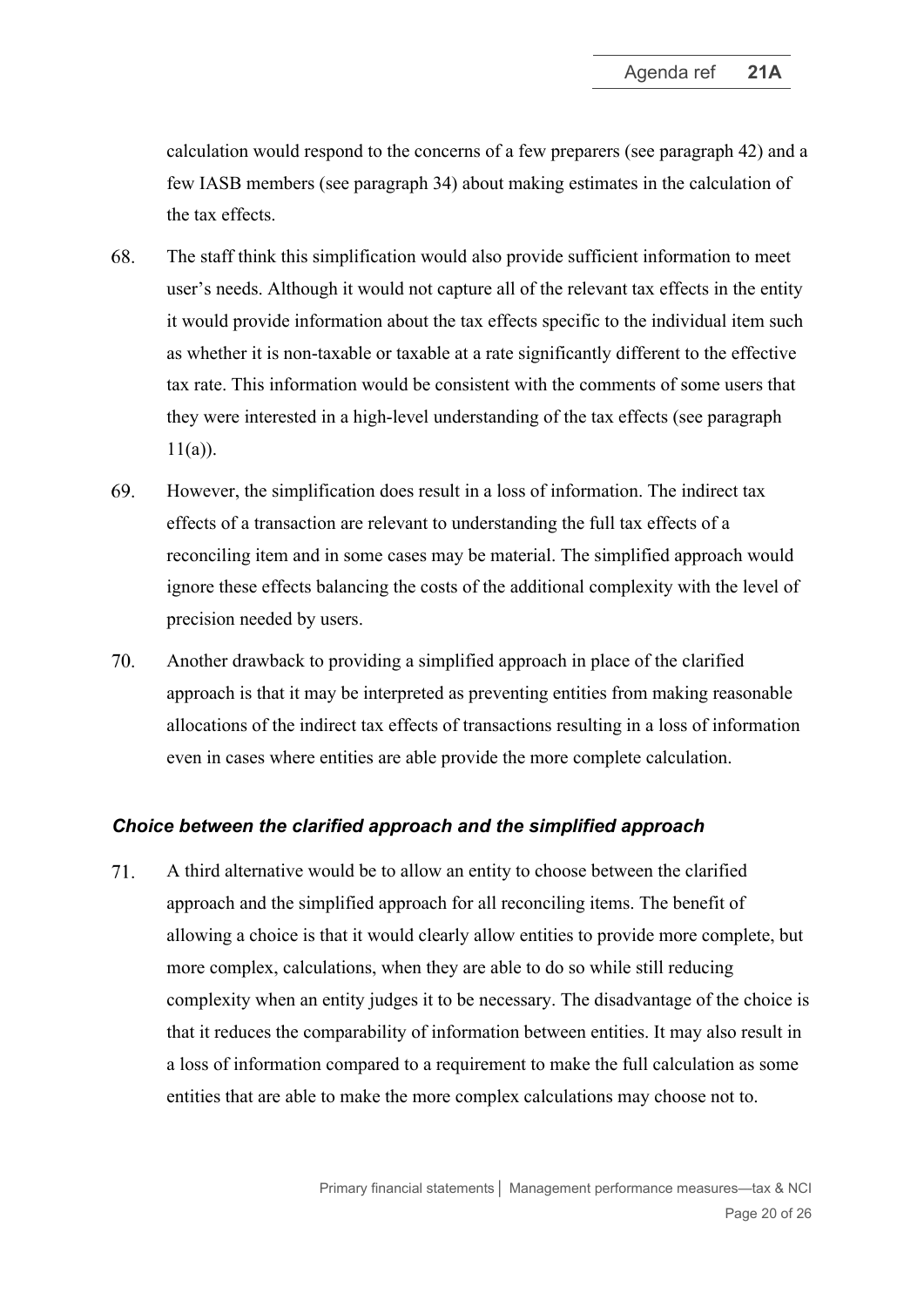- 72. The staff think that the choice should apply to reconciling items as a whole, and not on an item-by-item basis. The objective of the simplification is to reduce complexity by removing the need to make allocations of indirect tax effects. Making such allocations for some adjustments and not others would be inconsistent with this objective and could allow for opportunistic allocations.
- 73. The staff considered but rejected adding requirements to disclose information about the tax effects ignored by the simplified approach. The staff think that requiring the disclosure of such information would reduce the effectiveness of the simplification in reducing complexity. Information about many of the items giving rise to these effects (changes in tax rates affecting previously recognised deferred tax assets or liabilities, recognition of previously unrecognised deferred tax assets, etc) is also available in the entity's tax disclosures, for example, the tax reconciliation.
- <span id="page-20-0"></span>74. The staff also considered but rejected placing restrictions on the use of the simplified calculation. The staff think a condition such as undue cost or effort may be difficult to apply because it would be difficult to demonstrate undue cost or effort for reconciling items when the same reasonable method of allocation available does not result in undue cost or effort for items of OCI and equity applying IAS 12. Further, the basis for introducing the practical expedient is to reduce complexity by removing the requirement to make allocations that may be difficult or arbitrary. It would be impractical to draw a line between the types or amounts of allocations that are excessively difficult or excessively arbitrary and justify an exception versus those that are not. Such criteria would also add a layer of complexity.

#### *Staff recommendation*

- <span id="page-20-1"></span>75. The staff recommend the IASB:
	- (a) confirm the proposal in the Exposure Draft to require an entity to disclose the income tax effect and the effect on non-controlling interests for each item disclosed in the reconciliation between a management performance measure and the most directly comparable subtotal or total specified by IFRS Accounting Standards;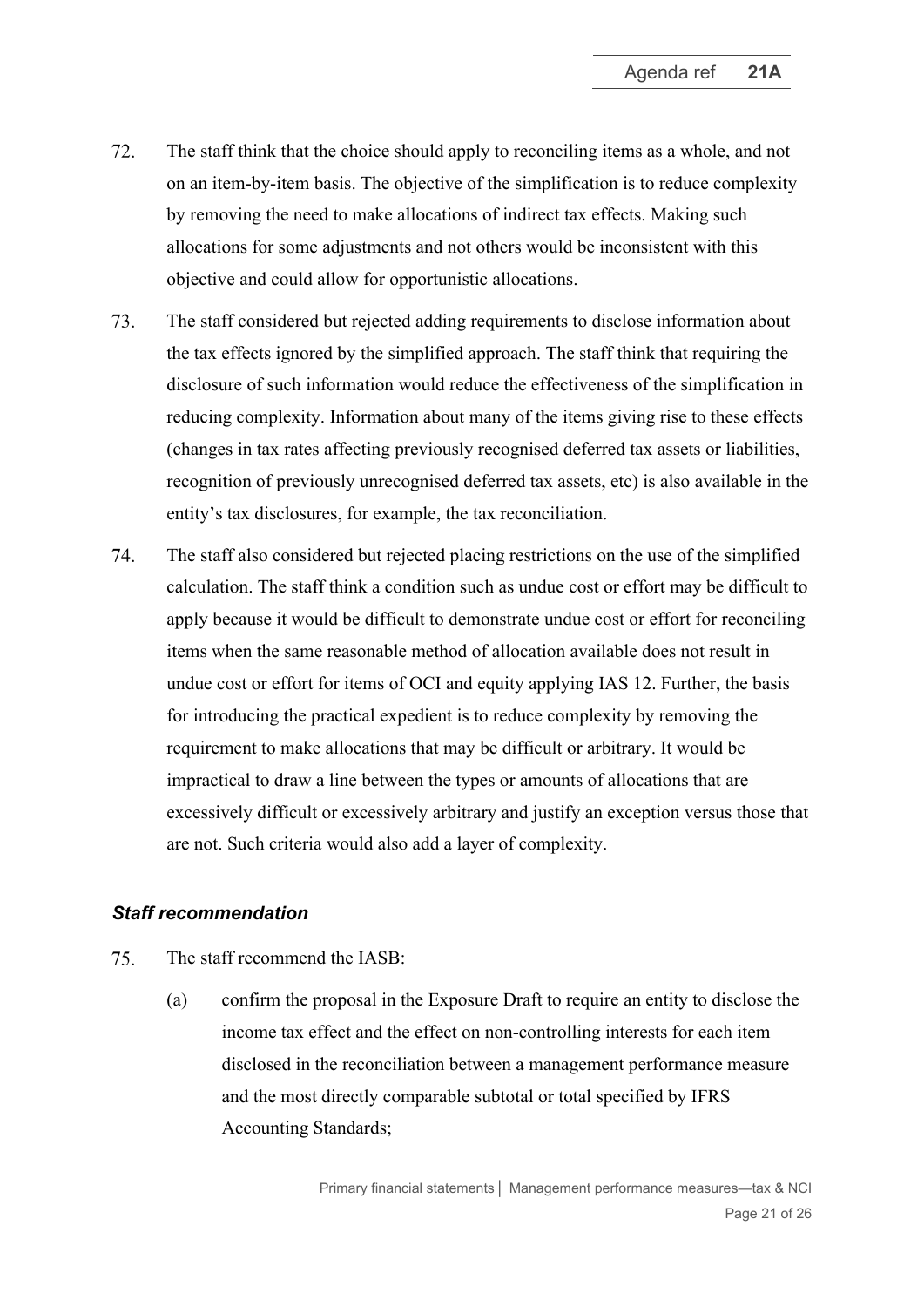- <span id="page-21-0"></span>(b) revise the proposed requirement specifying how to calculate the income tax effect to allow an entity to either:
	- (i) calculate the tax effects of the underlying transaction(s) at the statutory tax rate(s) applicable to the transaction(s) in the relevant jurisdiction(s); or
	- (ii) calculate the tax effects as described in [\(i\)](#page-21-0) and allocate any other income tax effects related to the underlying transaction(s) based on a reasonable pro rata allocation of the current and deferred tax of the entity in the jurisdictions concerned, or other method that achieves a more appropriate allocation;
- (c) remove the proposal in the Exposure Draft to disclose how the entity determined the tax effect of management performance measure reconciling items;
- (d) add a requirement for an entity to disclose that it has chosen to calculate the tax effect as described in  $75(b)(i)$  $75(b)(i)$  when this is the case.
- 76. In the staff's view allowing a choice between the clarified approach and the simplified approach will:
	- (a) clarify how to calculate the tax on reconciling items;
	- (b) allow entities that provide more complete calculations to continue to do so;
	- (c) reduce the complexity of calculating the tax effects of reconciling items; and
	- (d) provide users sufficiently detailed information on the tax effects of reconciling items for their analyses.
- 77. An important aspect of the approach in the Exposure Draft is that it is accompanied by a requirement for the entity to disclose how it determined the income tax effect. That requirement did not attract any feedback. However, the approach recommended in this paper clarifies how the tax effect is calculated and may reduce the need for more detailed information about how the entity has performed the calculation. The approach is also based on the guidance in IAS 12 on how to separately identify the tax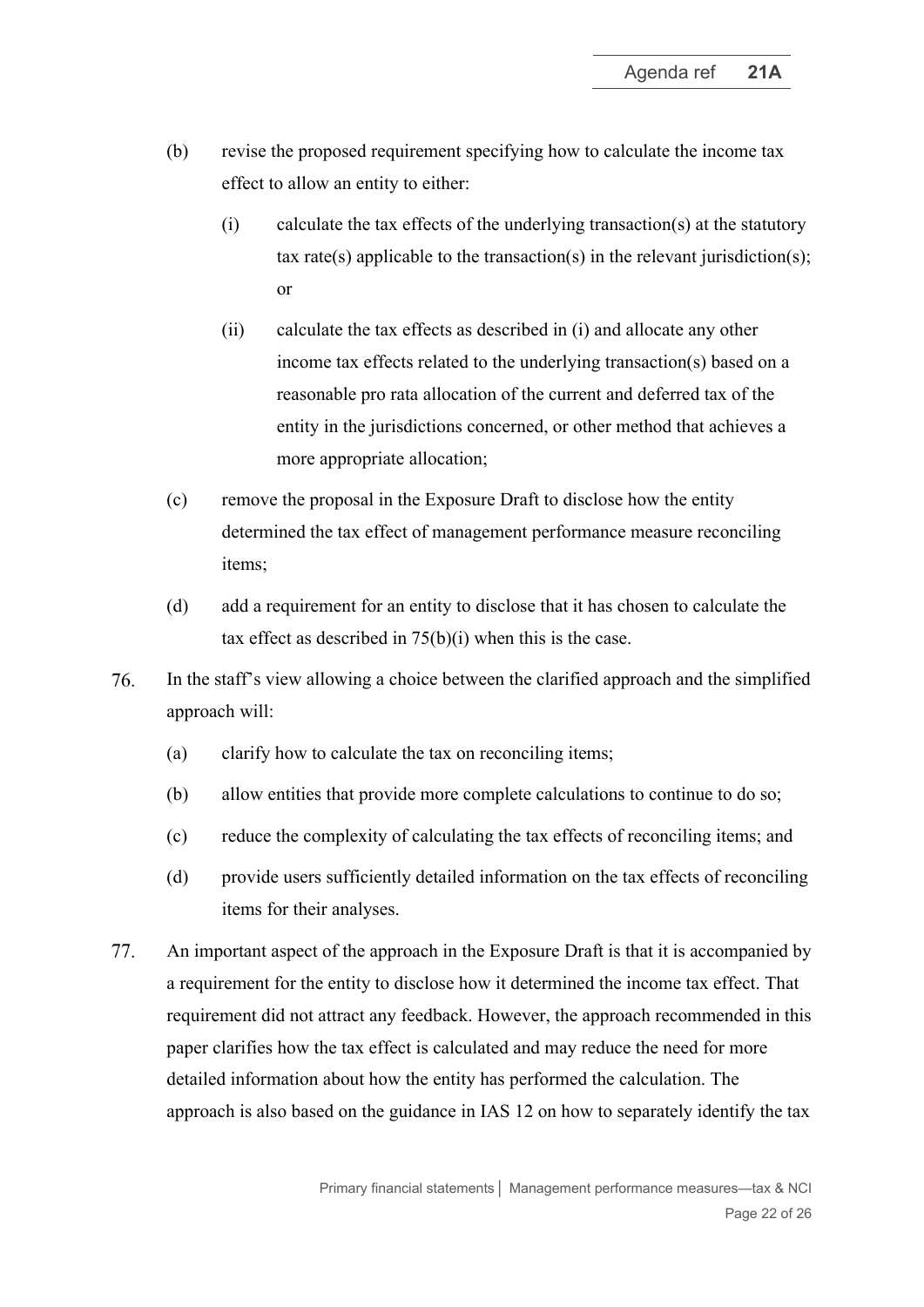effects related to profit and loss, OCI and equity, which does not require specific disclosures about the use of reasonable pro rata allocations.

<span id="page-22-0"></span>The staff think that an entity should be required to disclose when it has used the 78. simplified approach. Without disclosure of the fact that some information has been excluded, the disclosed tax effects of reconciling items could be misleading. IAS 1 *Presentation of Financial Statements* requires an entity to disclose material accounting policy information. In some cases, use of the simplified approach may not result in a material difference from the clarified approach in the result of the calculation. However, the staff think whether or not the simplified approach has been used will be material information because it will help users to compare the bases for the calculations between different entities.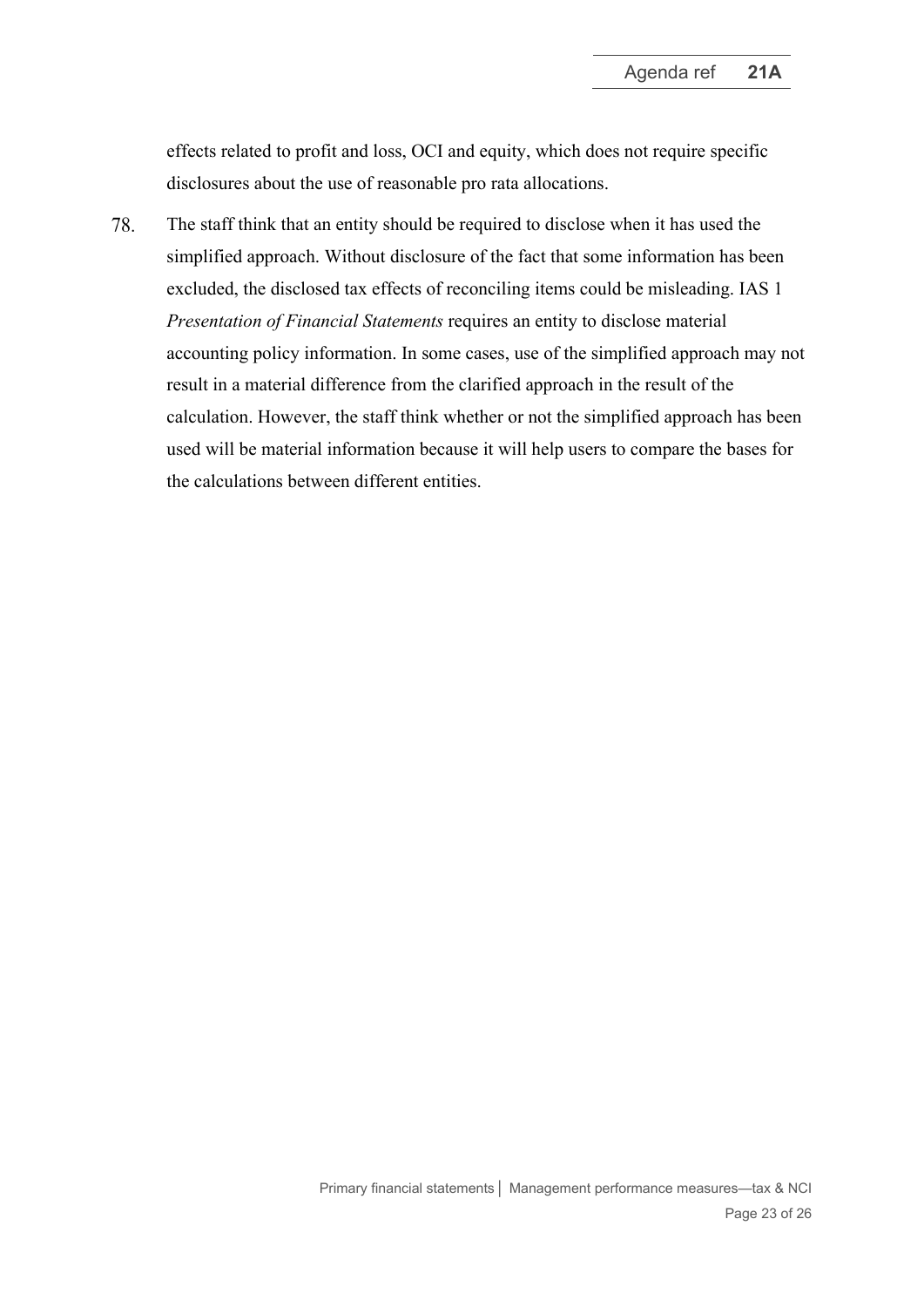# **Questions for the IASB**

Q1 Does the IASB agree to confirm the proposed requirement in the Exposure Draft to disclose the income tax effect and the effect on non-controlling interests for each item disclosed in the reconciliation between a management performance measure and the most directly comparable subtotal or total specified by IFRS Accounting Standards?

Q2 Does the IASB agree to revise the requirement specifying how to calculate the income tax effect to allow an entity to either:

- (a) calculate the tax effects of the underlying transaction(s) at the statutory tax rate(s) applicable to the transaction(s) in the relevant jurisdictions(s); or
- (b) calculate the tax effects described in (a) and allocate any other income tax effects related to the underlying transaction(s) based on a reasonable pro rata allocation of the current and deferred tax of the entity in the jurisdictions concerned, or other method that achieves a more appropriate allocation?

Q3 Does the IASB agree to remove the proposed requirement in the Exposure Draft to disclose how the entity determined the income tax effect for each management performance measure reconciling item?

Q4 Does the IASB agree to add a requirement for an entity to disclose that it has chosen to calculate the tax effect as described in Q2(a) when that is the case?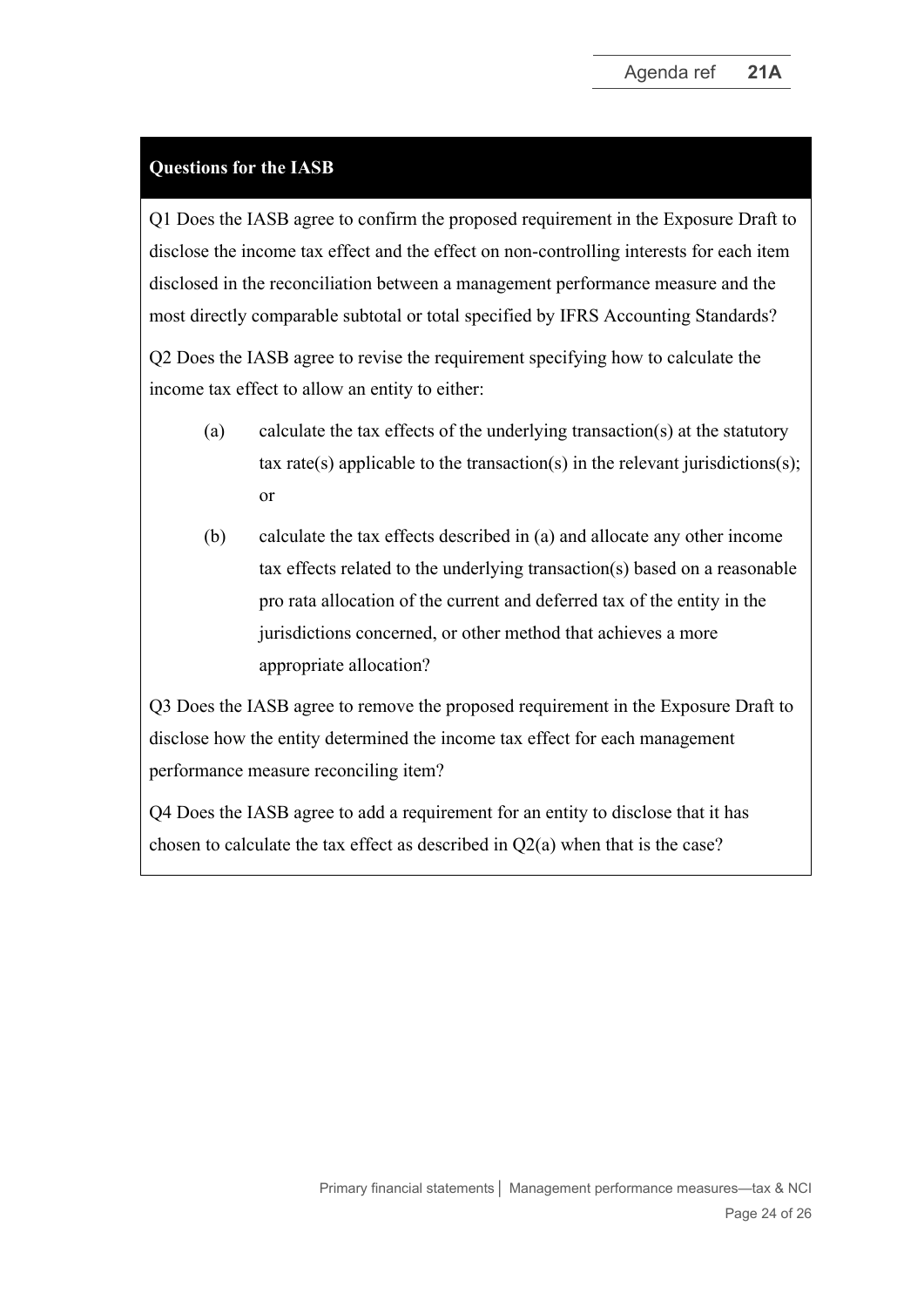### **Appendix A—Example demonstrating the approaches**

- A1. The following example demonstrates how the clarified guidance and the simplified approaches could be applied to management performance measure reconciling items:
	- (a) An entity presents an operating profit of CU800.
	- (b) The entity undertakes a restructuring resulting in CU200 of expenses made of CU90 in tax jurisdiction A, CU70 in tax jurisdiction B and CU40 in tax jurisdiction C.
	- (c) The entity discloses adjusted operating profit of CU1000 comprised of operating profit CU800 and reconciling item of restructuring expenses of CU200.
	- (d) The entity has CU100 loss carry-forwards that it can use to offset tax in the current period. The entity operates in jurisdictions which permit the carryforward to be applied to taxable income in any of the three jurisdictions.
	- (e) The tax rate applicable to the restructuring expenses in jurisdiction A is 18%, in jurisdiction B is 27% and in jurisdiction C is 34%.
- A2. Applying the revised wording of how to calculate the tax effect for the reconciling item (see paragraph [75\)](#page-20-1) the entity would first calculate the tax effect for the reconciling item for restructuring as the tax effects arising directly from the underlying transactions in the relevant jurisdictions—jurisdiction A CU16 (90 x18%), jurisdiction B CU19 (70 x 27%), and jurisdiction C CU14 (40 x 34%).
- A3. The entity would then make a reasonable allocation of tax effects or the CU100 carryforward that are indirectly related to the reconciling items. There are different methods of allocation that might be considered reasonable in this set of circumstances. For example, the entity could judge that:
	- (a) the loss carry-forward would be allocated first across each jurisdiction from highest tax rate to lowest tax rate and then pro rata between the reconciling and non-reconciling items in that jurisdiction because this would be the most beneficial use of the credit;